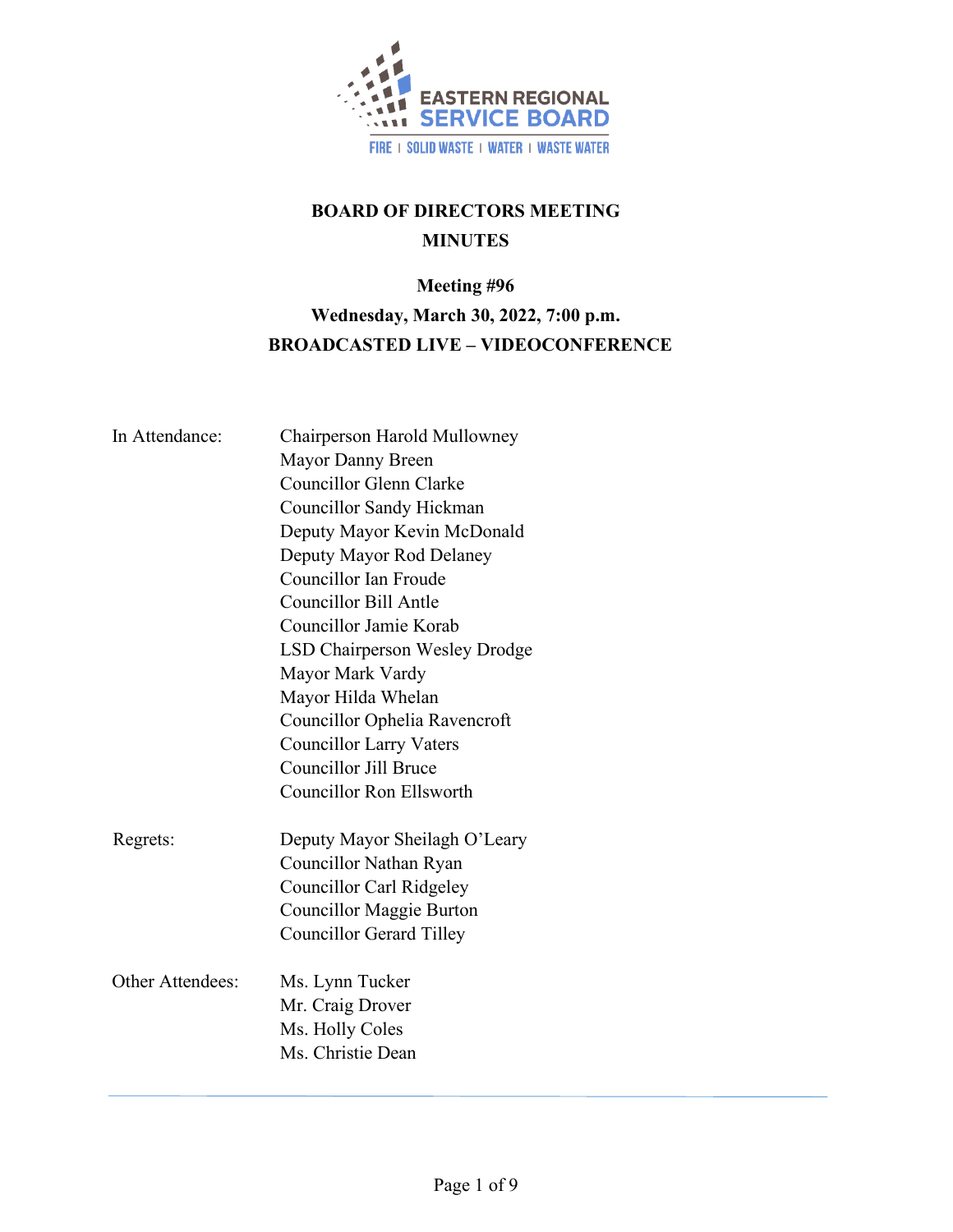### 1. **Call to Order**

Mr. Mullowney, Chairperson, called the meeting to order at 7:02 p.m.

#### 2. **Adoption of Agenda**

The agenda was tabled for approval.

**MOTION 2022-013 Moved By** Mr. Delaney **Seconded By** Mr. Vaters

**BE IT RESOLVED** that the agenda be adopted as tabled.

#### **Carried Unanimously**

#### 3. **Review of Minutes**

The minutes from the previous meeting were tabled for review and approval.

**MOTION 2022-014 Moved By** Mr. Antle **Seconded By** Ms. Ravencroft

**BE IT RESOLVED** that the minutes from the February 23, 2022 meeting be adopted as tabled. **Carried Unanimously**

#### 4. **Committee Reports**

#### **a) Finance & Audit Committee**

Mr. Hickman, Committee Chair, delivered the Finance & Audit Committee report.

#### 1. **Board Expenditures**

Board expenditures for the month of February were tabled for review and approval. There were no questions or concerns.

**MOTION 2022-015 Moved By** Mr. Hickman **Seconded By** Ms. Whelan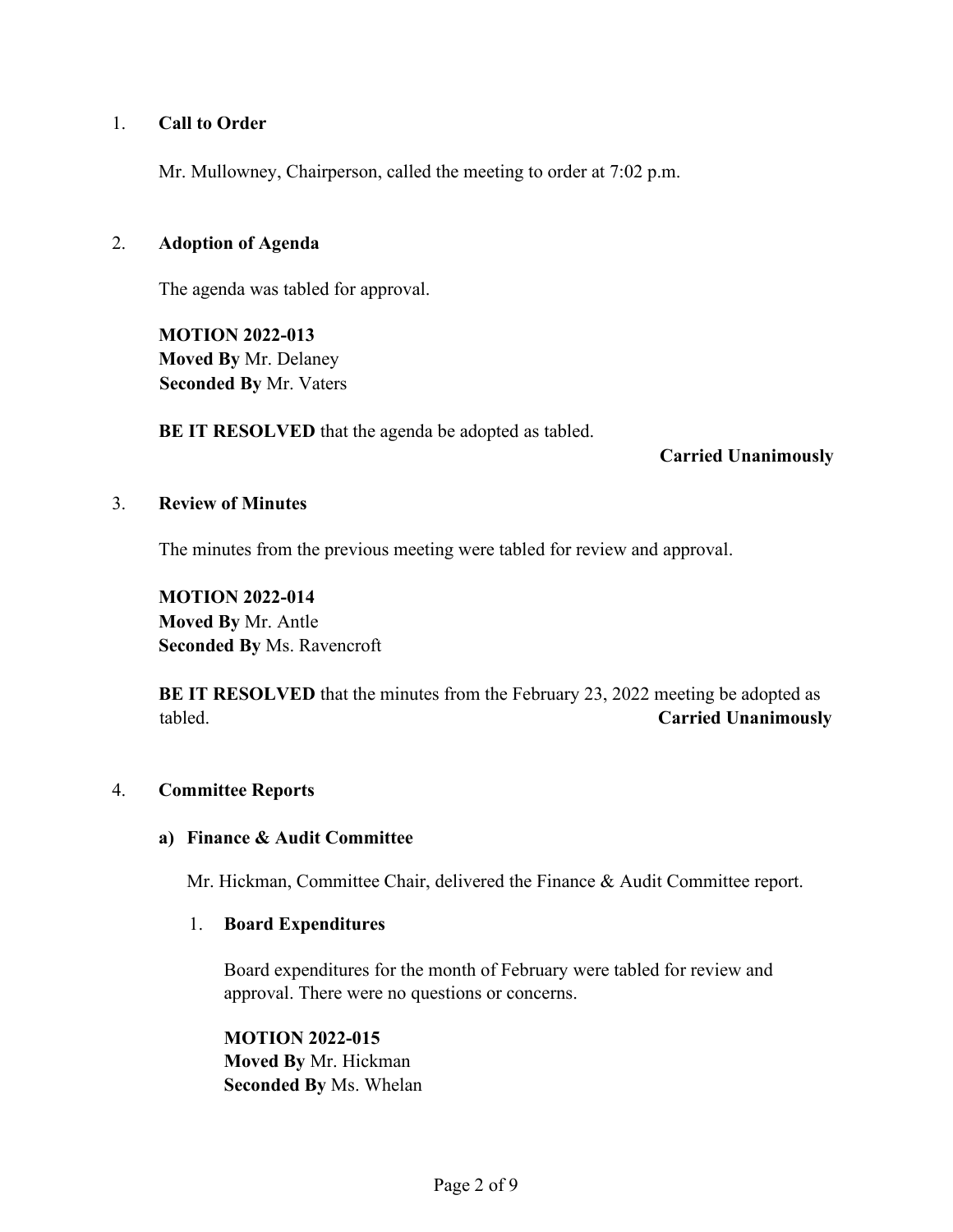**BE IT RESOLVED** that the Board adopt the expenditures for the month of February as tabled. **Carried Carried Unanimously**

### 2. **Incorporated Towns Payment Activity Report**

An update on the incorporated towns' payment activity dated March 8, 2022 was provided.

There were no questions or concerns.

### 3. **2021 DRAFT Financial Statements**

Mr. Hickman informed Members that the 2021 draft Financial Statements were included in the meeting package.

He was pleased to report that the Board is in good financial standing and compliant with Canadian Public Sector Account Standards. The Eastern Regional Service Board has worked hard to create a strong financial position by utilizing operational surpluses to find capital and operational reserve accounts. The Board's reserves are set up to ensure future obligations of the Board can be met and are internally restricted by the Board to be used only for the purpose for which they are set up.

There were no questions or concerns on the 2021 draft Financial Statements.

**MOTION 2022-016 Moved By** Mr. Hickman **Seconded By** Mr. Froude

**BE IT RESOLVED** that Board adopt the audited financial statements for the year ending December 31, 2021 as prepared by Harris Ryan Chartered Professional Accountants as tabled. **Carried Unanimously**

#### 4. **Placentia Bay and Area Waste Collection Contract Extension**

Mr. Hickman referred to the brief note that was included in the meeting package. He noted that the waste services contract for Placentia Bay and Area expires on May 31, 2022. Staff are recommending that the Board issue a one-year extension to this contract beginning June 1st.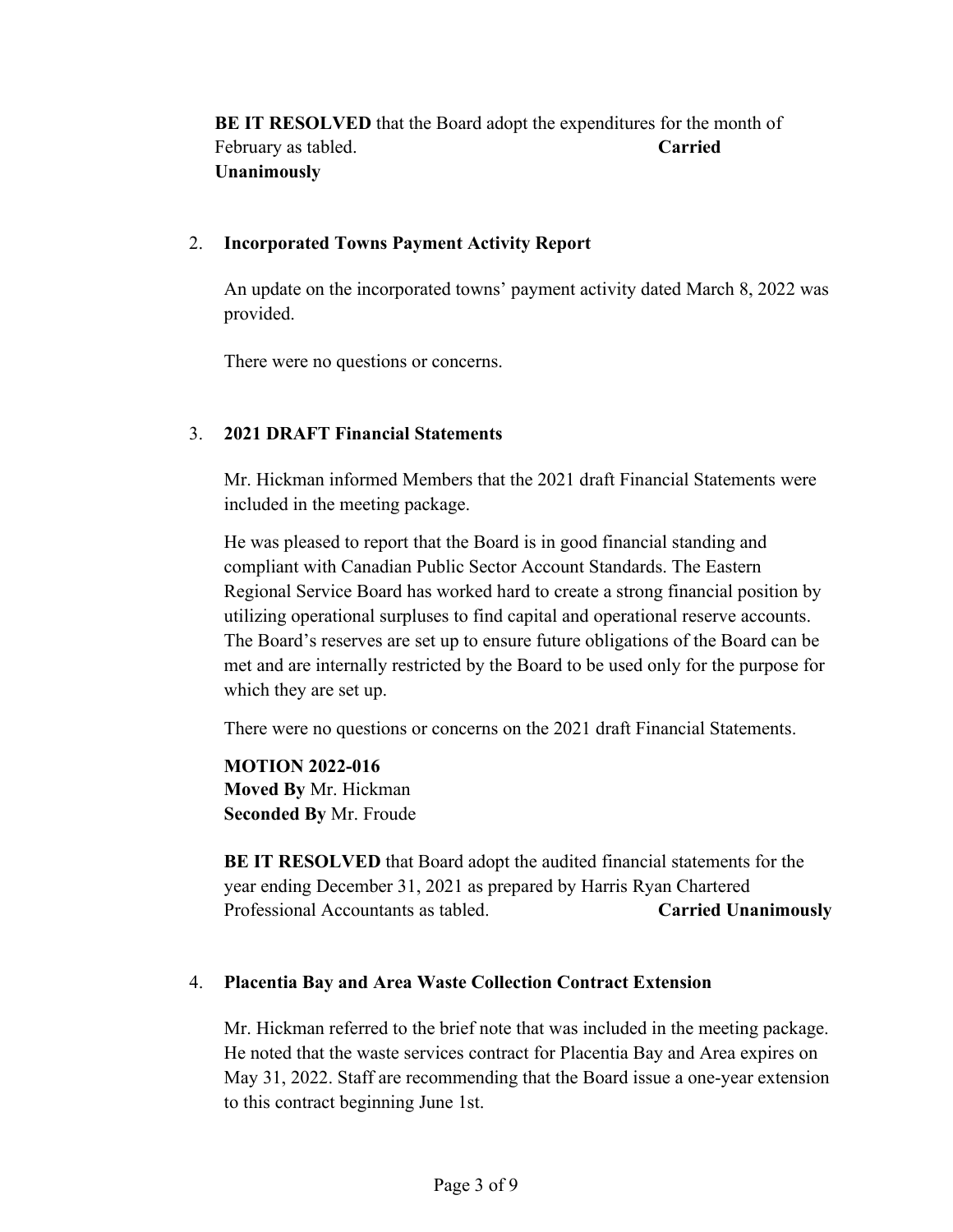The contract provides for two possible one-year extensions, and this is the first extension. He explained that it is in the best interest of the Board to extend the contract as it ensures the price for another year.

**MOTION 2022-017 Moved By** Mr. Hickman **Seconded By** Mr. Antle

**BE IT RESOLVED** that the Board issue a one-year extension for waste collection services for the Placentia Bay and Area contract beginning June 1, 2022. **Carried Unanimously**

### 5. **Southern Shore Waste Collection Contract Extension**

Mr. Hickman referred to the brief note that was included in the meeting package. The waste services contract for the Southern Shore area will expire on June 30, 2022 and Staff are recommending that the Board exercise the option to issue the second and last one-year extension to this contract beginning July 1, 2022.

**MOTION 2022-018 Moved By** Mr. Hickman **Seconded By** Mr. Antle

**BE IT RESOLVED** that the Board issue a one-year extension for waste collection services for the Southern Shore contract beginning July 1, 2022.  **Carried Unanimously**

### 6. **Bay de Grave Area Waste Collection Contract Extension**

Mr. Hickman referred to the brief note that was included in the meeting package. He noted that the waste services contract for the Bay de Grave area will expire on June 30, 2022 and Staff are recommending that the Board exercise the option to issue the second one-year extension to this contract beginning July 1, 2022 to the current contractor.

**MOTION 2022-019 Moved By** Mr. Hickman **Seconded By** Mr. Antle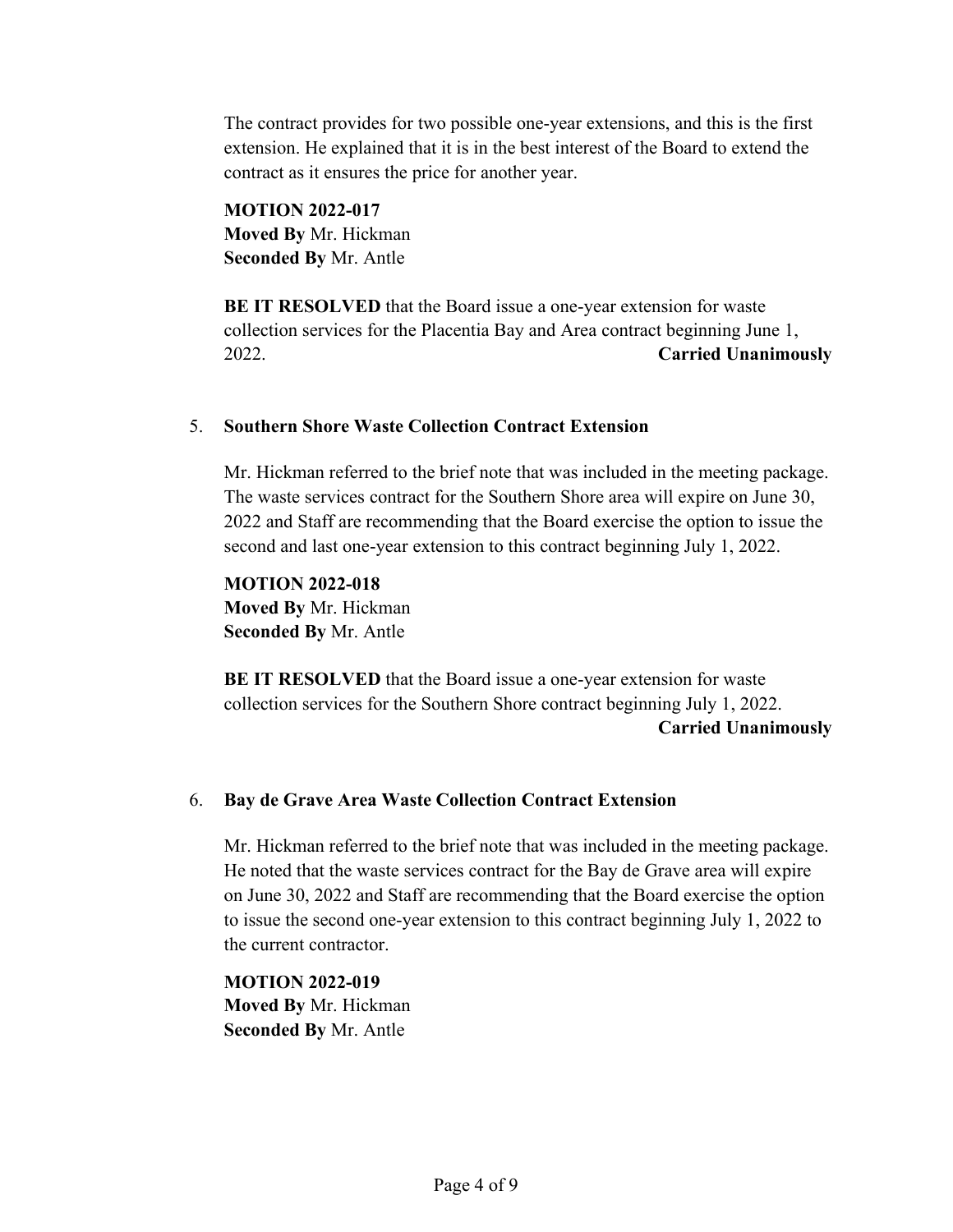**BE IT RESOLVED** that the Board issue a one-year extension for waste collection services for the Bay de Grave contract beginning July 1, 2022.  **Carried Unanimously**

### 7. **Carbonear Area Waste Collection Contract Extension**

Mr. Hickman referred to the brief note that was included in the meeting package. The waste services contract for the Carbonear area will expire on June 30, 2022 and Staff are recommending that the Board exercise the option to issue the first one-year extension to this contract beginning July 1, 2022 to the current contractor.

**MOTION 2022-020 Moved By** Mr. Hickman **Seconded By** Mr. Antle

**BE IT RESOLVED** that the Board issue a one-year extension for waste collection services for the Carbonear Area contract beginning July 1, 2022.  **Carried Unanimously**

### 8. **Carbonear Fire and Emergency Services Agreement Extension**

Mr. Hickman informed the Board that the fire and emergency services agreement with the Town of Carbonear expires on June 30, 2022. He notes that Staff are recommending that the Board issue a one-year extension to this agreement beginning July 1, 2022.

**MOTION 2022-021 Moved By** Mr. Hickman **Seconded By** Mr. Antle

**BE IT RESOLVED** that the Board issue a one-year extension to the fire and emergency services agreement with the Town of Carbonear beginning July 1, 2022. **Carried Unanimously**

### 9. **Employee Involved in Motor Vehicle Accident**

Mr. Hickman informed the Board that an external employee was recently involved in a motor vehicle accident. Fortunately, the employee was not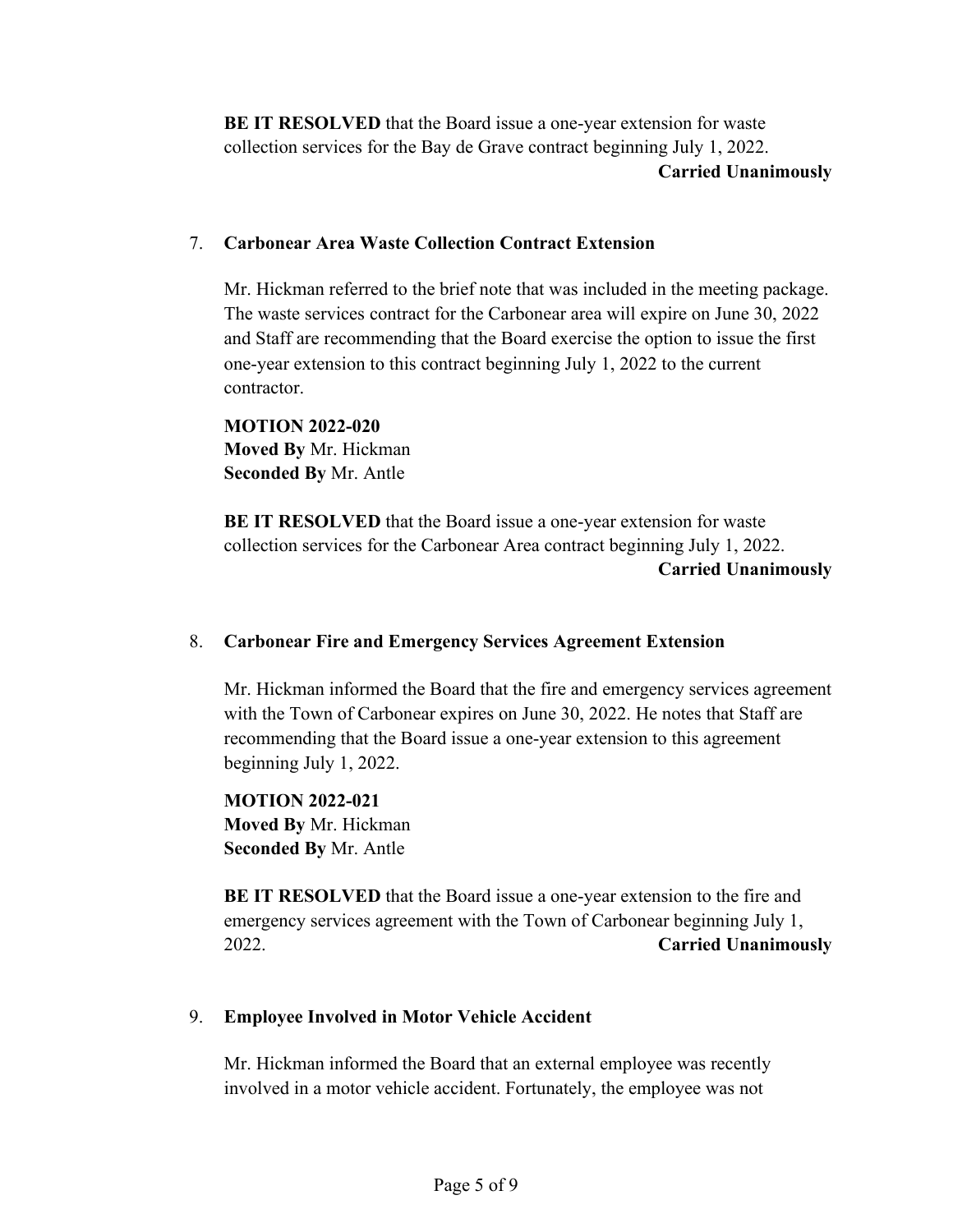seriously injured; however, the pick-up truck that he was driving has been written off by insurance.

Due to recently supply issues for pick-up trucks, staff began the process to replace the vehicle immediately and Members should have received a motion by email regarding the replacement of the truck on March 21, 2022. This motion will be ratified at the Board's meeting in April.

### **b) Strategy & Policy Committee**

There was no Strategy & Policy Committee Meeting held in March.

### **c) Governance Committee**

Mr. McDonald, Committee Chair, delivered the Governance Committee report.

### **1. Canada Revenue Agency Payroll Remittance Statement**

Mr. McDonald noted that the Board continues to pay all remittances as required.

As the Canada Revenue Agency sends payroll remittance statements on a quarterly basis, the Committee approved quarterly reporting on this item from now on.

The Board remains in good standing and there were no questions or concerns regarding payroll remittances.

#### **Councillor Glenn Clarke joined the meeting at 7:12 p.m.**

### **2. Annual Corporate Health & Safety Policy Renewal**

Mr. McDonald reminded Members that the Board is required to have policies in the workplace governing occupational health and safety and early and safe return-to-work.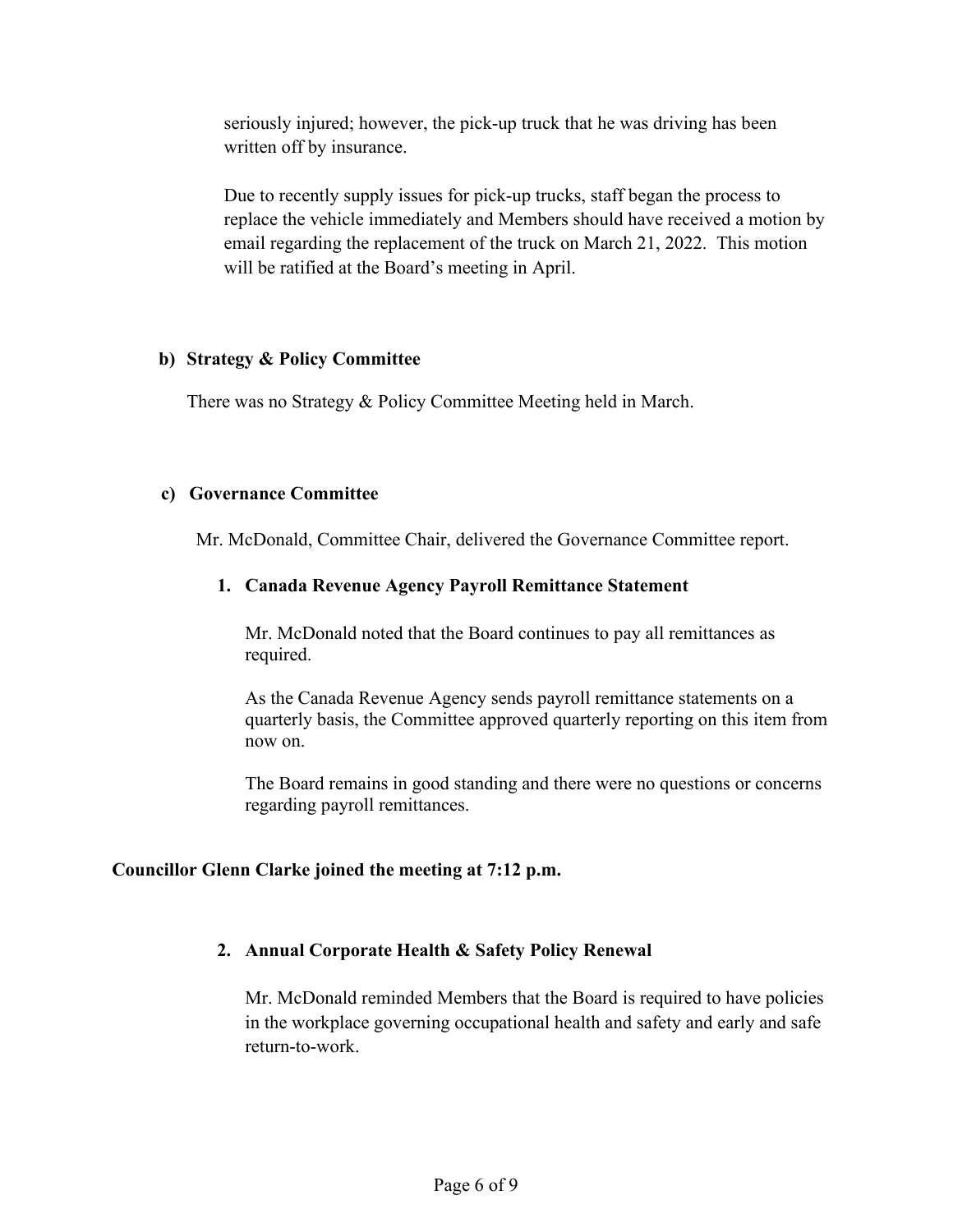Employers are responsible for their employees and have a legal and moral obligation to provide for their safety and well-being.

**MOTION 2022-022 Moved By** Mr. McDonald **Seconded By** Mr. Vaters

**BE IT RESOLVED** that the Board adopt the Corporate Health & Safety Policy; the Occupational Health & Safety Policy; and the Early and Safe Return-to-Work Policy that is included in the Board's Employee Safety Handbook. **Carried Unanimously**

### **3. Corporate Environment Policy Adoption**

Mr. McDonald referred to a brief note that was included in the meeting package.

He reported that the Board is not officially required to have policies in the workplace governing its attitude toward protecting the environment; however, the Board has historically shown a moral commitment to the protection of the environment, as well as the safety and well-being of its staff and the public.

The Board's OH&S Manual includes an environment policy; however, following a recent review, it was noted that the Board hasn't formally adopted the Corporate Environment Policy.

**MOTION 2022-023 Moved By** Mr. McDonald **Seconded By** Ms. Whelan

**BE IT RESOLVED** that the Board adopt the Corporate Environment Policy that is included in the Board's Employee Safety Handbook.

 **Carried Unanimously**

### **4. Board Meetings: Virtual or In-Person**

Mr. McDonald referred to the brief note that was included in the meeting package. He noted that following the province's announcement that they would be lifting all public health restrictions, the Committee took the time to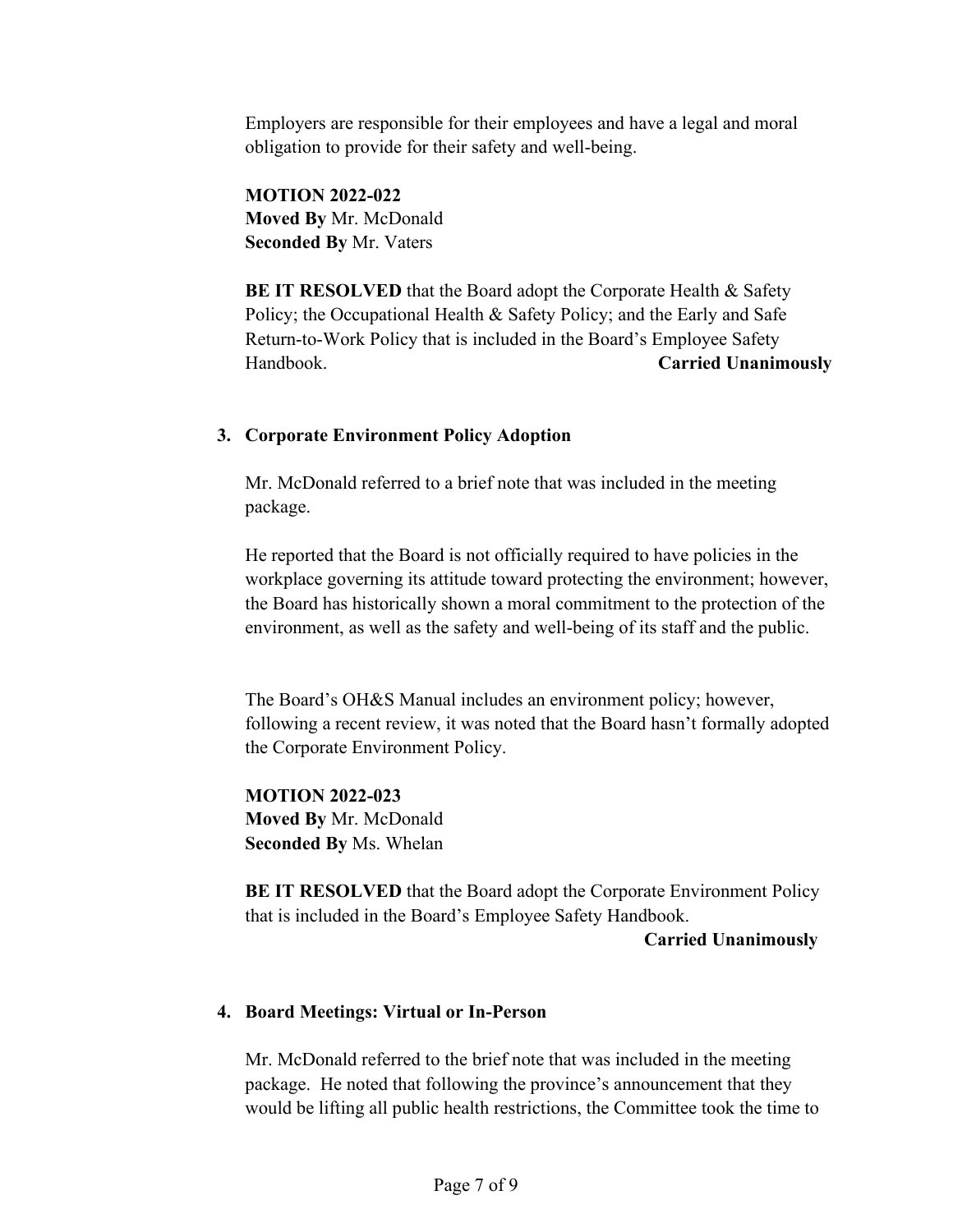review the updated public health recommendations, as well as investigating the costs of returning to in-person meetings.

Several key points were made such as the Board remains a not-for-profit organization and; therefore, should continue to make fiscally responsible decisions. In addition, some agenda items may be sensitive and in-person meetings provides for more detailed and passionate discussions..

Members generally agreed that both virtual and in-person meetings could be utilized considering finances and safety.. It was agreed that the Committee would continue to monitor public health recommendations and make decisions regarding meeting format as needed.

**MOTION 2022-024 Moved By** Mr. McDonald **Seconded By** Ms. Ravencroft

**BE IT RESOLVED** that the Board continue to hold its regular monthly meetings virtually and broadcast on YouTube. Monthly standing committee meetings will remain virtual except for one in-person meeting for each committee each quarter. **Carried: 15 Contrary: 1** 

#### 5. **Correspondence**

There was no correspondence to review.

#### 6. **New Business**

### **a) Funding Extended for Regional Water/Wastewater Program**

Mr. Mullowney was pleased to inform members that funding has been extended for the Regional Water/Wastewater Operation Program from April 1, 2022 to March 31, 2023.

This valuable program continues to be a tremendous help for rural communities within the Eastern region and is an excellent example of how a regional approach can benefit smaller communities.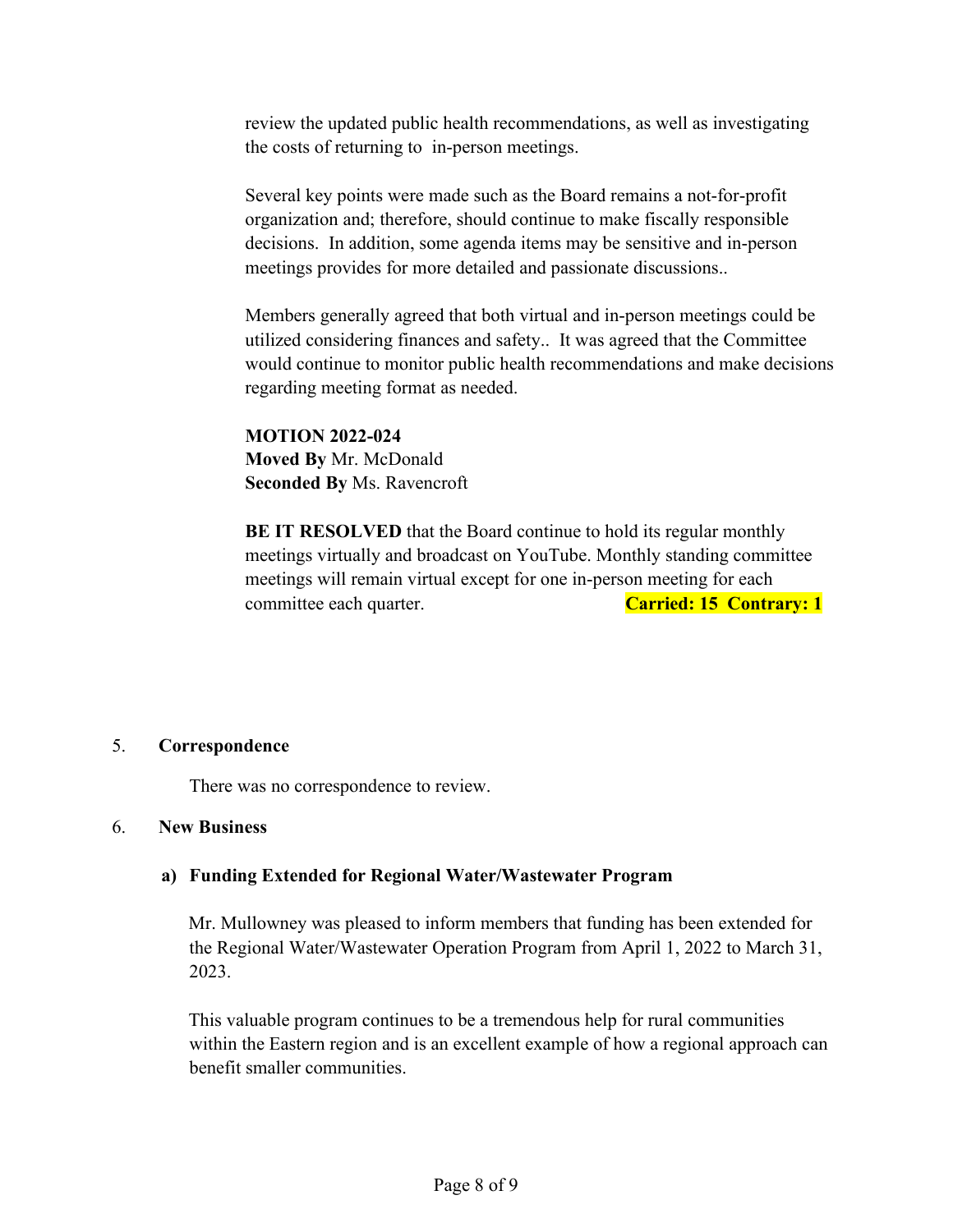### 7. **Upcoming Meetings**

Board members were reminded of the following Board and Committees Meetings:

- a) The next meeting of the Board of Directors will take place by videoconference on Wednesday, April 27, 2022, at 7:00 p.m.
- b) The next meeting of the Finance & Audit Committee will take place on Thursday, April 14, 2022, at 12:30 p.m.
- c) The next meeting of the Strategy & Policy Committee will take place on Tuesday, April 12, 2022, at 10:30 a.m.
- d) The next meeting of the Governance Committee will take on Tuesday, April 19, 2022, at 10:30 a.m.

### 8. **Adjournment**

**MOTION 2022-025 Moved By** Mr. Delaney **Seconded By** Mr. Vardy

Seeing no further business to be discussed, **BE IT RESOLVED** that the meeting adjourned at 7:35 p.m.

**Carried Unanimously**

**Ms. Holly Coles** Board Clerk and Outreach Coordinator

**Mr. Harold Mullowney** Chairperson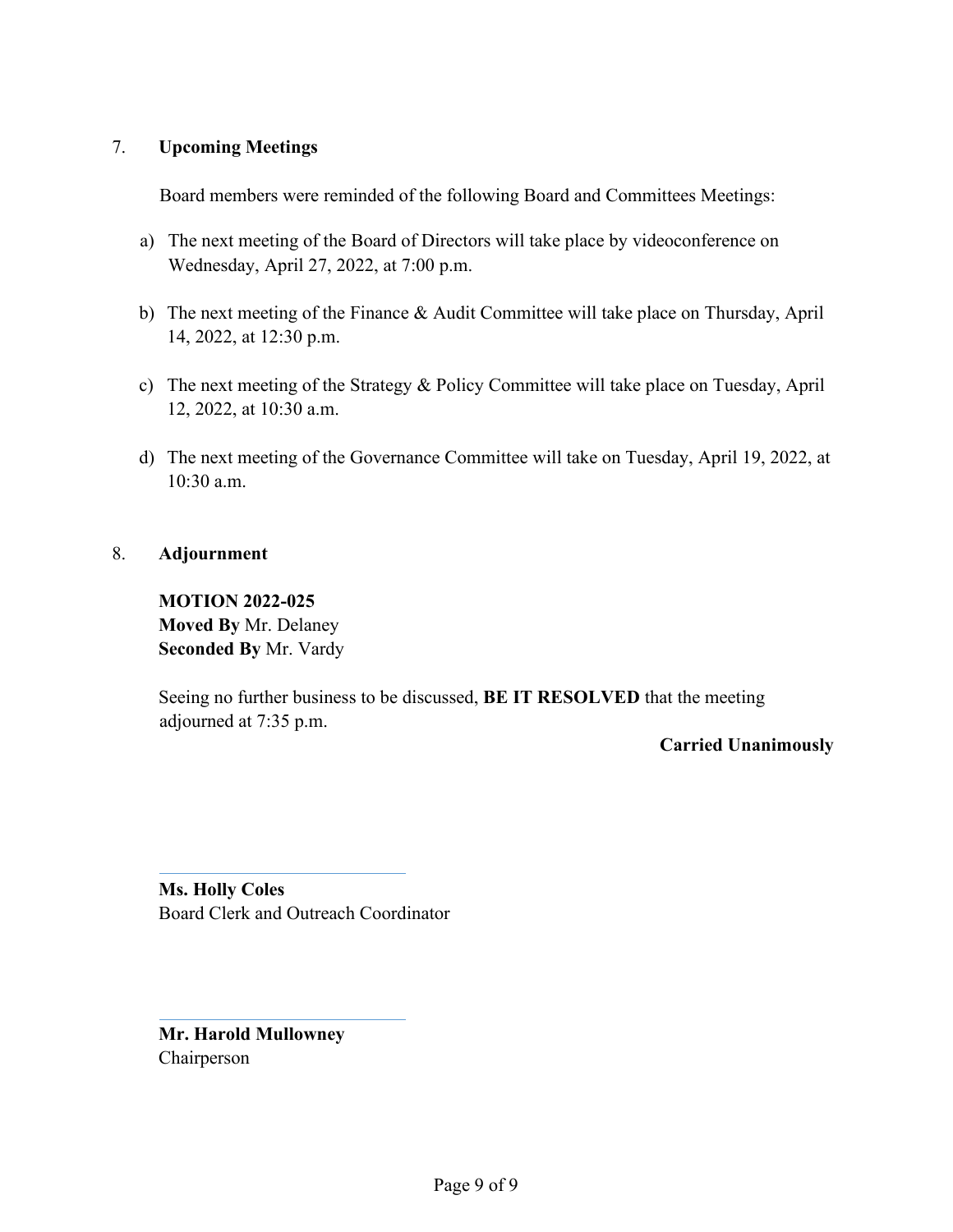#### **Eastern Regional Service Board**

BNK2 - Bank of Montreal - EW [1060-0002]

Cheques from 0000000001 to 0000010512 dated between 02-01-2022 and 02-28-2022

#### **CHEQUE REGISTER**

Printed: 11:08:21AM 03/08/2022 Page 1 of 2

| SC<br>Amount<br>Number<br><b>Issued</b><br>Around The Bay Disposals Inc.<br>A/P<br>0000010424<br>02/01/2022<br>98,249.58<br>A/P<br>0000010425<br>02/01/2022<br><b>Bell Aliant</b><br>2,046.50<br>02/01/2022<br>Canadian Association of Municipal Administrators<br>A/P<br>0000010426<br>345.00 | <b>Status</b><br><b>CLEARED</b><br><b>CLEARED</b><br><b>CLEARED</b><br><b>CLEARED</b> | <b>Status Date</b><br>02/14/2022<br>02/17/2022 |
|------------------------------------------------------------------------------------------------------------------------------------------------------------------------------------------------------------------------------------------------------------------------------------------------|---------------------------------------------------------------------------------------|------------------------------------------------|
|                                                                                                                                                                                                                                                                                                |                                                                                       |                                                |
|                                                                                                                                                                                                                                                                                                |                                                                                       |                                                |
|                                                                                                                                                                                                                                                                                                |                                                                                       |                                                |
|                                                                                                                                                                                                                                                                                                |                                                                                       | 02/28/2022                                     |
| A/P<br>0000010427<br>02/01/2022<br>Concord Enterprises Inc.<br>4,283.75                                                                                                                                                                                                                        |                                                                                       | 02/14/2022                                     |
| 02/01/2022<br>A/P<br>0000010428<br><b>D&amp;L Russell Limited</b><br>168.36                                                                                                                                                                                                                    | <b>CLEARED</b>                                                                        | 02/22/2022                                     |
| A/P<br>0000010429<br>02/01/2022<br>Dicks and Company Limited<br>360.18                                                                                                                                                                                                                         | <b>CLEARED</b>                                                                        | 02/14/2022                                     |
| Dodd's Diesel Repair Ltd.<br>A/P<br>0000010430<br>02/01/2022<br>3,312.77                                                                                                                                                                                                                       | <b>CLEARED</b>                                                                        | 02/14/2022                                     |
| A/P<br>0000010431<br>02/01/2022<br>Kevin Butt<br>310.42                                                                                                                                                                                                                                        | <b>CLEARED</b>                                                                        | 02/14/2022                                     |
| 0000010432<br>02/01/2022<br><b>Madsen Construction Equipment</b><br>A/P<br>156.42                                                                                                                                                                                                              | <b>CLEARED</b>                                                                        | 02/16/2022                                     |
| 88.12<br>A/P<br>02/01/2022<br>Modern Business Equipment Limited<br>0000010433                                                                                                                                                                                                                  | <b>CLEARED</b>                                                                        | 02/15/2022                                     |
| A/P<br>02/01/2022<br>0000010434<br>N & G Contracting Ltd.<br>580.75                                                                                                                                                                                                                            | <b>CLEARED</b>                                                                        | 02/28/2022                                     |
| 02/01/2022<br>Newfoundland Power Inc.<br>A/P<br>0000010435<br>1,660.69                                                                                                                                                                                                                         | <b>CLEARED</b>                                                                        | 02/15/2022                                     |
| A/P<br>02/01/2022<br>Northern Business Intelligence<br>838.02<br>0000010436                                                                                                                                                                                                                    | <b>CLEARED</b>                                                                        | 02/17/2022                                     |
| A/P<br>0000010437<br>02/01/2022<br>Newfoundland Exchequer Account<br>35.60                                                                                                                                                                                                                     | <b>CLEARED</b>                                                                        | 02/16/2022                                     |
| A/P<br>0000010438<br>02/01/2022<br>O'Brien's Trucking Ltd<br>1,696.25                                                                                                                                                                                                                          | <b>CLEARED</b>                                                                        | 02/14/2022                                     |
| 02/01/2022<br>OMB Parts & Industrial Ltd.<br>A/P<br>0000010439<br>59.57                                                                                                                                                                                                                        | <b>CLEARED</b>                                                                        | 02/17/2022                                     |
| A/P<br>0000010440<br>02/01/2022<br><b>Pitney Bowes</b><br>183.26                                                                                                                                                                                                                               | <b>CLEARED</b>                                                                        | 02/17/2022                                     |
| A/P<br>0000010441<br>02/01/2022<br><b>Robert Earle</b><br>308.18                                                                                                                                                                                                                               | <b>CLEARED</b>                                                                        | 02/21/2022                                     |
| 02/01/2022<br>T2 Ventures Inc.<br>213,005.94<br>A/P<br>0000010442                                                                                                                                                                                                                              | <b>CLEARED</b>                                                                        | 02/04/2022                                     |
| A/P<br>0000010443<br>02/01/2022<br>The Business Post<br>341.23                                                                                                                                                                                                                                 | <b>CLEARED</b>                                                                        | 02/15/2022                                     |
| 0000010444<br>02/01/2022<br>Tulk Tire & Service Ltd.<br>A/P<br>529.03                                                                                                                                                                                                                          | <b>CLEARED</b>                                                                        | 02/16/2022                                     |
|                                                                                                                                                                                                                                                                                                |                                                                                       |                                                |
| 02/01/2022<br>A/P<br>0000010445<br>Wedgwood Insurance Limited<br>9,355.25                                                                                                                                                                                                                      | <b>CLEARED</b>                                                                        | 02/14/2022                                     |
| A/P<br>02/15/2022<br>62167 Newfoundland and Labrador Inc<br>0000010455<br>7,380.30                                                                                                                                                                                                             | OUT-STD                                                                               | 02/15/2022                                     |
| 02/15/2022<br>A/P<br>0000010456<br>Bell Mobility Inc.<br>1,033.29                                                                                                                                                                                                                              | <b>CLEARED</b>                                                                        | 02/25/2022                                     |
| <b>Christie Dean</b><br>A/P<br>0000010457<br>02/15/2022<br>606.52                                                                                                                                                                                                                              | <b>CLEARED</b>                                                                        | 02/21/2022                                     |
| A/P<br>0000010458<br>02/15/2022<br>City of St. John's<br>47,273.30                                                                                                                                                                                                                             | <b>CLEARED</b>                                                                        | 02/22/2022                                     |
| 02/15/2022<br>A/P<br>0000010459<br>Coish's Trucking & Excavating Ltd.<br>14,432.50                                                                                                                                                                                                             | <b>CLEARED</b>                                                                        | 02/25/2022                                     |
| 02/15/2022<br>A/P<br>0000010460<br>Concord Enterprises Inc.<br>4,283.75                                                                                                                                                                                                                        | <b>CLEARED</b>                                                                        | 02/23/2022                                     |
| A/P<br>0000010461<br>02/15/2022<br><b>D&amp;L Russell Limited</b><br>75.94                                                                                                                                                                                                                     | <b>CLEARED</b>                                                                        | 02/22/2022                                     |
| A/P<br>0000010462<br>02/15/2022<br>Dodd's Diesel Repair Ltd.<br>27,574.31                                                                                                                                                                                                                      | <b>CLEARED</b>                                                                        | 02/21/2022                                     |
| <b>Harbour Construction Limited</b><br>A/P<br>0000010463<br>02/15/2022<br>4,554.00                                                                                                                                                                                                             | <b>CLEARED</b>                                                                        | 02/24/2022                                     |
| A/P<br>0000010464<br>02/15/2022<br><b>Holly Coles</b><br>29.48                                                                                                                                                                                                                                 | <b>CLEARED</b>                                                                        | 02/17/2022                                     |
| 0000010465<br>02/15/2022<br>Jenkins Anthony Inc.<br>A/P<br>3,953.23                                                                                                                                                                                                                            | <b>CLEARED</b>                                                                        | 02/24/2022                                     |
| A/P<br>0000010466<br>02/15/2022<br>Kevin Butt<br>274.34                                                                                                                                                                                                                                        | <b>CLEARED</b>                                                                        | 02/23/2022                                     |
| A/P<br>0000010467<br>02/15/2022<br>KSV Soriano Inc.<br>1,348.94                                                                                                                                                                                                                                | <b>CLEARED</b>                                                                        | 02/25/2022                                     |
| 0000010468<br>02/15/2022<br>Leslie Squires<br>A/P<br>440.00                                                                                                                                                                                                                                    | <b>CLEARED</b>                                                                        | 03/03/2022                                     |
| 02/15/2022<br>Miller IT Limited<br>1,242.00<br>A/P<br>0000010469                                                                                                                                                                                                                               | <b>CLEARED</b>                                                                        | 02/22/2022                                     |
| A/P<br>0000010470<br>02/15/2022<br>Modern Business Equipment Limited<br>112.64                                                                                                                                                                                                                 | <b>CLEARED</b>                                                                        | 02/21/2022                                     |
| 0000010471<br>02/15/2022<br>Newfoundland Power Inc.<br>A/P<br>6,375.70                                                                                                                                                                                                                         | <b>CLEARED</b>                                                                        | 02/23/2022                                     |
| Nexgen Municipal Inc.<br>A/P<br>0000010472<br>02/15/2022<br>1,316.23                                                                                                                                                                                                                           | <b>CLEARED</b>                                                                        | 02/28/2022                                     |
| A/P<br>0000010473<br>02/15/2022<br>North Atlantic<br>29,027.46                                                                                                                                                                                                                                 | <b>CLEARED</b>                                                                        | 02/22/2022                                     |
| 0000010474<br>02/15/2022<br>Northern Business Intelligence<br>A/P<br>1,969.43                                                                                                                                                                                                                  | <b>CLEARED</b>                                                                        | 02/28/2022                                     |
| O'Brien's Trucking Ltd<br>A/P<br>0000010475<br>02/15/2022<br>1,696.25                                                                                                                                                                                                                          | <b>CLEARED</b>                                                                        | 03/04/2022                                     |
| A/P<br>0000010476<br>02/15/2022<br><b>ORKIN Canada Corporation</b><br>194.35                                                                                                                                                                                                                   | <b>CLEARED</b>                                                                        | 02/28/2022                                     |
| 0000010477<br>02/15/2022<br><b>Robert Earle</b><br>A/P<br>919.54                                                                                                                                                                                                                               | <b>CLEARED</b>                                                                        | 03/01/2022                                     |
| Shred-it c/o Stericycle ULC<br>77.34<br>A/P<br>0000010478<br>02/15/2022                                                                                                                                                                                                                        | <b>CLEARED</b>                                                                        | 02/24/2022                                     |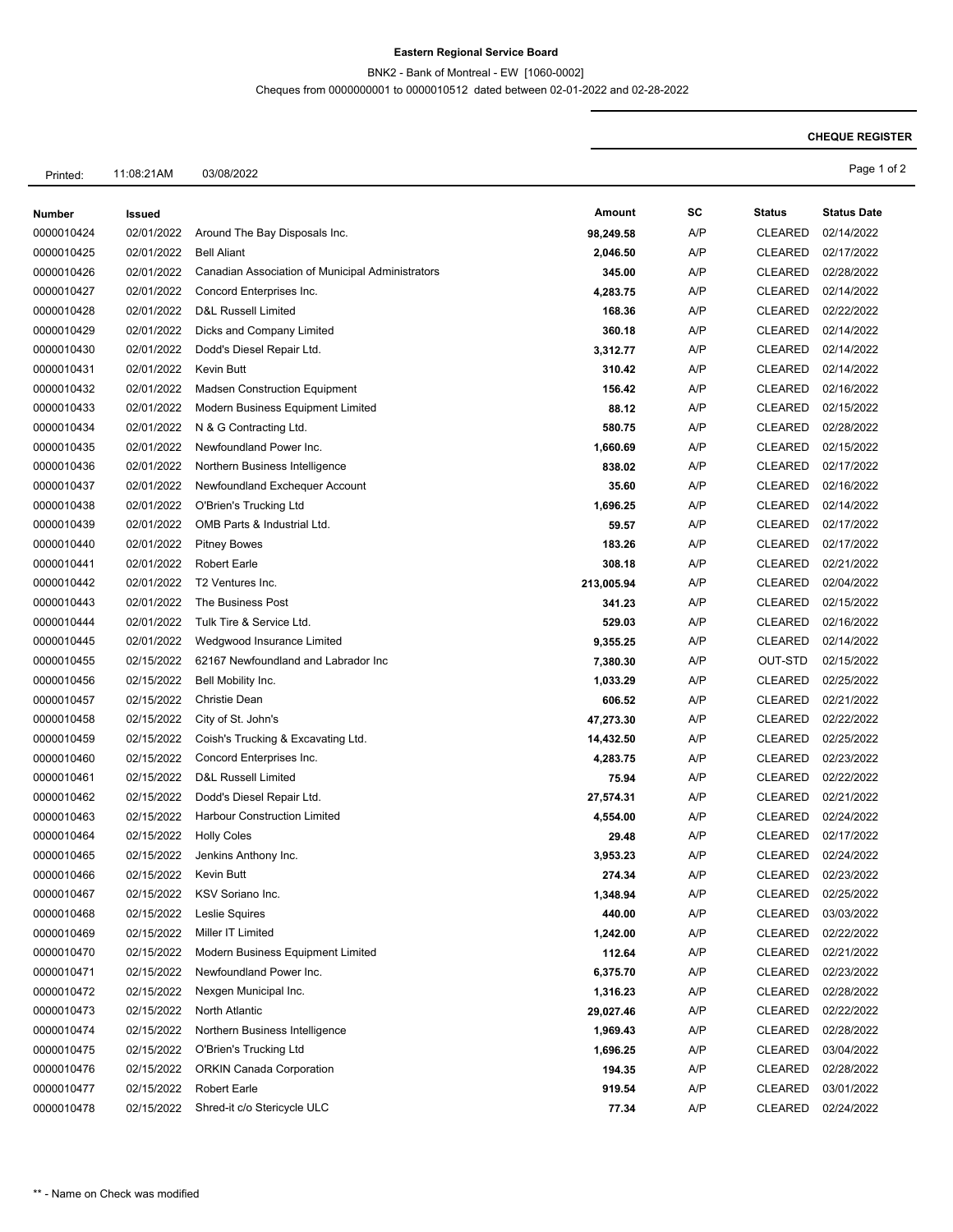#### **Eastern Regional Service Board**

BNK2 - Bank of Montreal - EW [1060-0002]

Cheques from 0000000001 to 0000010512 dated between 02-01-2022 and 02-28-2022

|               |               |                          |                                  |              |     |                | <b>CHEQUE REGISTER</b> |  |
|---------------|---------------|--------------------------|----------------------------------|--------------|-----|----------------|------------------------|--|
| Printed:      | 11:08:21AM    | 03/08/2022               |                                  |              |     |                | Page 2 of 2            |  |
| <b>Number</b> | <b>Issued</b> |                          |                                  | Amount       | SC  | <b>Status</b>  | <b>Status Date</b>     |  |
| 0000010479    | 02/15/2022    | Tulk Tire & Service Ltd. |                                  | 1,190.48     | A/P | <b>CLEARED</b> | 02/22/2022             |  |
| 0000010480    | 02/15/2022    | Woodman's Welding Ltd.   |                                  | 339.25       | A/P | <b>CLEARED</b> | 02/24/2022             |  |
|               |               |                          | Total Issued (48):               | \$495,635.44 |     |                |                        |  |
|               |               |                          | Total Voided (0):                | \$0.00       |     |                |                        |  |
|               |               |                          | <b>Grand Total:</b>              | \$495,635.44 |     |                |                        |  |
|               |               |                          | <b>Number of Cheques Listed:</b> | 48           |     |                |                        |  |

#### \*\* - Name on Check was modified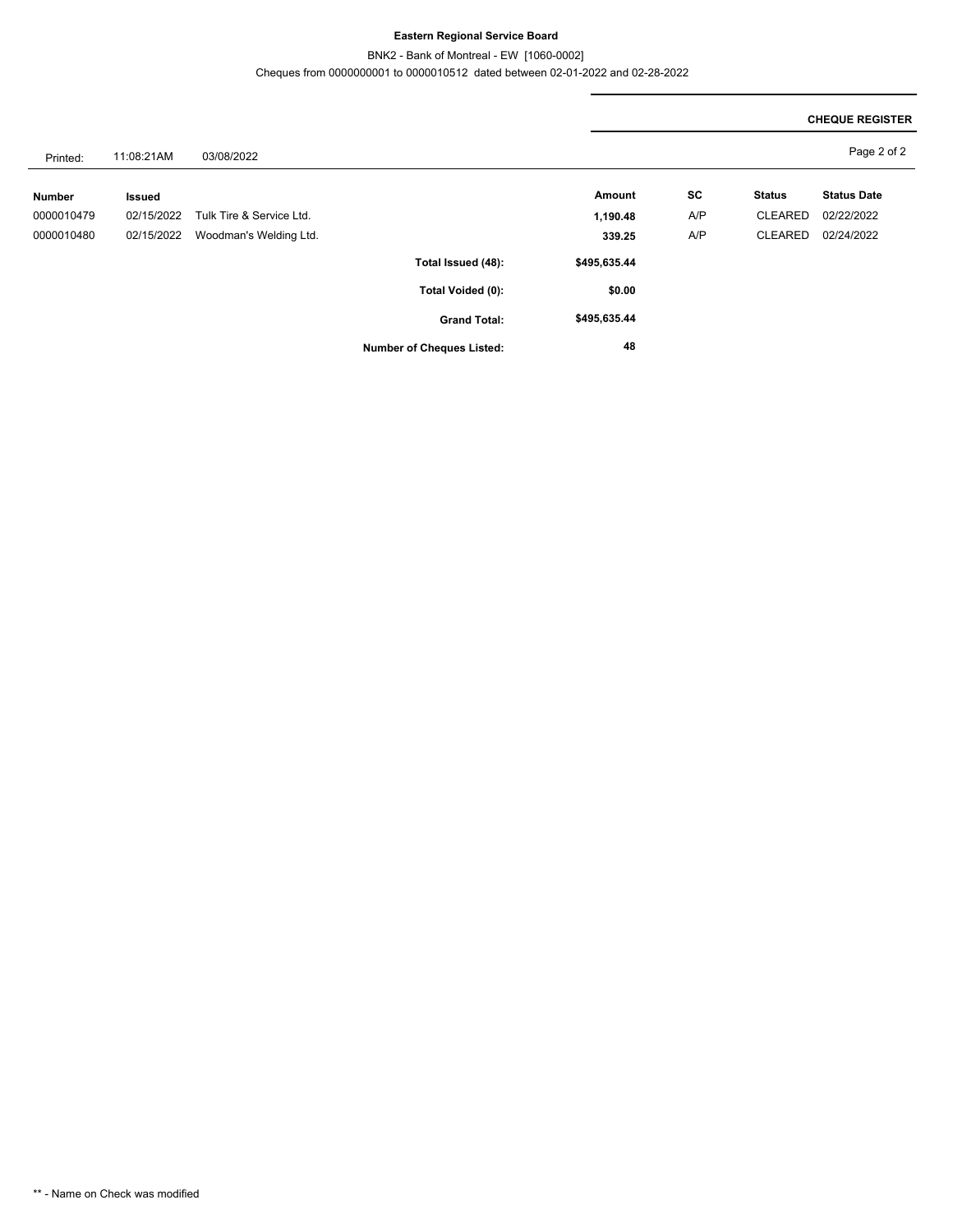# **PAYROLL EXPENSE**

# **FEBRUARY 2022**

| Payroll – Staff (2 pay periods – 29 employees)\$125,309.15 |  |
|------------------------------------------------------------|--|
|                                                            |  |
|                                                            |  |
|                                                            |  |
|                                                            |  |

# PREVIOUS MONTH

# **JANUARY 2022**

| Payroll – Staff (2 pay periods – 29 employees)\$134,294.57 |  |
|------------------------------------------------------------|--|
|                                                            |  |
|                                                            |  |
|                                                            |  |
|                                                            |  |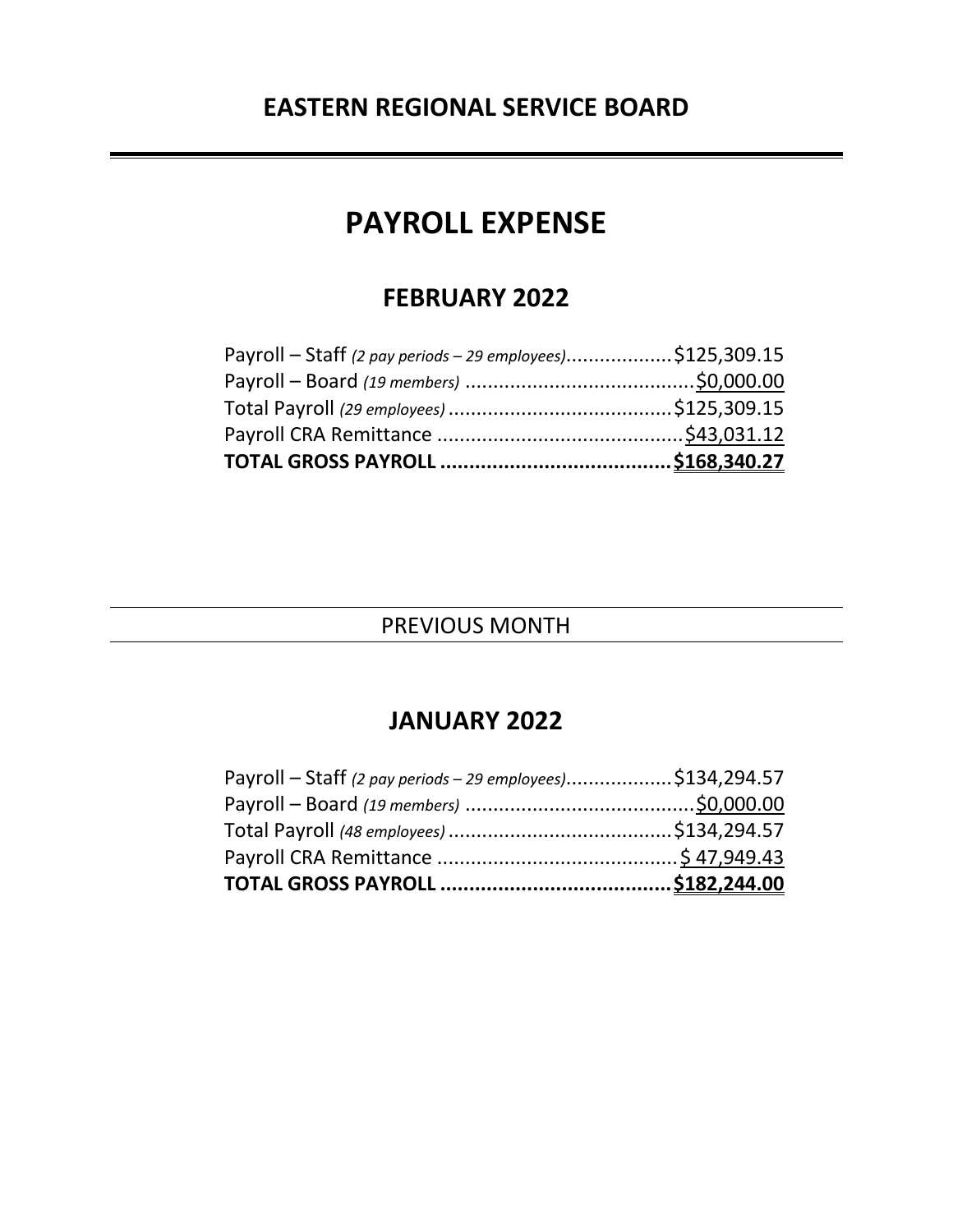#### **TOWNS PAYMENT ACTIVITY 2022 - As of March 8, 2022**

*(Towns include all incorporated towns and those LSDs who pay collectively)*

|                 |                                           | <b>Number</b> | <b>Number</b>   | <b>Prior Year</b> |                 |                 |
|-----------------|-------------------------------------------|---------------|-----------------|-------------------|-----------------|-----------------|
|                 |                                           | of            | of Units        | (Credit)          | <b>Total</b>    | <b>Current</b>  |
| <b>CustCode</b> | <b>Town/Local Service District</b>        | <b>Units</b>  | x \$200.00      | Arrears *         | Invoiced        | <b>Balance</b>  |
| LSDOF201        | LSD of Georgetown                         | 131           | \$26,200.00     | \$0.00            | \$26,200.00     | \$19,650.00     |
| LSDOF202        | LSD of Marysvale                          | 240           | \$48,000.00     | \$0.00            | \$48,000.00     | \$39,800.00     |
| <b>TOWN0003</b> | Town of Clarke's Beach                    | 586           | \$117,200.00    | \$0.00            | \$117,200.00    | \$0.00          |
| <b>TOWN301</b>  | Town of Come by Chance                    | 118           | \$23,600.00     | \$0.00            | \$23,600.00     | \$23,600.00     |
| <b>TOWN302</b>  | Town of Norman's Cove-Long Cove           | 333           | \$66,600.00     | \$0.00            | \$66,600.00     | \$53,280.00     |
| <b>TOWN303</b>  | Town of Chapel Arm                        | 254           | \$50,800.00     | \$0.00            | \$50,800.00     | \$40,640.00     |
| <b>TOWN304</b>  | Town of Southern Harbour                  | 184           | \$36,800.00     | \$0.00            | \$36,800.00     | \$32,800.00     |
| <b>TOWN305</b>  | Town of Sunnyside                         | 205           | \$41,000.00     | \$0.00            | \$41,000.00     | \$41,000.00     |
| <b>TOWN502</b>  | Town of Chance Cove                       | 148           | \$29,600.00     | \$0.00            | \$29,600.00     | \$23,680.00     |
| <b>TOWN503</b>  | Town of Arnold's Cove                     | 535           | \$107,000.00    | \$0.00            | \$107,000.00    | \$95,111.11     |
| <b>TOWNO203</b> | <b>Town of Colliers</b>                   | 320           | \$64,000.00     | \$22,059.61       | \$86,059.61     | \$67,282.85     |
| <b>TOWNO205</b> | Town of Holyrood                          | 1095          | \$219,000.00    | \$52,860.54       | \$271,860.54    | \$230,795.54    |
| <b>TOWNO401</b> | Town of Aquaforte                         | 69            | \$13,800.00     | \$0.00            | \$13,800.00     | \$10,349.99     |
| <b>TOWNO402</b> | Town of Bay Bulls                         | 617           | \$123,400.00    | \$0.00            | \$123,400.00    | \$98,720.00     |
| <b>TOWNO403</b> | Town of Cape Broyle                       | 276           | \$55,200.00     | \$0.00            | \$55,200.00     | \$44,160.00     |
| <b>TOWNO404</b> | Town of Fermeuse-Kingman's Cove           | 179           | \$35,800.00     | \$8,055.04        | \$43,855.04     | \$27,744.96     |
| <b>TOWNO405</b> | Town of Ferryland                         | 272           | \$54,400.00     | \$0.00            | \$54,400.00     | \$40,800.00     |
| <b>TOWNO407</b> | Town of Renews-Cappahayden                | 234           | \$46,800.00     | \$0.00            | \$46,800.00     | \$46,800.00     |
| <b>TOWNO408</b> | Town of St. Shott's                       | 50            | \$10,000.00     | \$0.00            | \$10,000.00     | \$7,500.00      |
| <b>TOWNO410</b> | Town of Witless Bay                       | 744           | \$148,800.00    | \$0.00            | \$148,800.00    | \$111,600.00    |
| <b>TOWNO411</b> | Town of Portugal Cove South               | 92            | \$18,400.00     | \$0.00            | \$18,400.00     | \$13,800.00     |
| <b>TOWN0504</b> | Town of Long Harbour-Mount Arlington He   | 196           | \$39,200.00     | \$0.00            | \$39,200.00     | \$31,160.00     |
| <b>TOWNO505</b> | Town of Fox Harbour                       | 134           | \$26,800.00     | \$0.00            | \$26,800.00     | \$21,440.00     |
| <b>TOWN0507</b> | Town of St. Bride's                       | 139           | \$27,800.00     | \$0.00            | \$27,800.00     | \$20,849.89     |
| <b>TOWNO508</b> | Town of Point Lance                       | 47            | \$9,400.00      | \$0.00            | \$9,400.00      | \$7,050.00      |
| <b>TOWN0509</b> | Town of Branch                            | 161           | \$32,200.00     | \$0.00            | \$32,200.00     | \$22,000.00     |
| <b>TOWNO510</b> | Town of Mount Carmel-Mitchell's Brook-St. | 299           | \$59,800.00     | \$13,455.00       | \$73,255.00     | \$44,850.00     |
| <b>TOWN0511</b> | Town of St. Joseph's                      | 107           | \$21,400.00     | \$0.00            | \$21,400.00     | \$10,650.00     |
| <b>TOWN0512</b> | Town of Admiral's Beach                   | 82            | \$16,400.00     | \$0.00            | \$16,400.00     | \$13,120.00     |
| <b>TOWN0514</b> | Town of Colinet                           | 75            | \$15,000.00     | \$0.00            | \$15,000.00     | \$15,000.00     |
| <b>TOWNO601</b> | Town of Whiteway                          | 163           | \$32,600.00     | \$0.00            | \$32,600.00     | \$26,080.00     |
| <b>TOWNO602</b> | Town of Heart's Delight-Islington         | 409           | \$81,800.00     | \$0.00            | \$81,800.00     | \$65,440.00     |
| <b>TOWNO603</b> | Town of Heart's Desire                    | 125           | \$25,000.00     | \$0.00            | \$25,000.00     | \$19,840.00     |
| <b>TOWNO802</b> | Town of Bay de Verde                      | 221           | \$44,200.00     | \$3,978.00        | \$48,178.00     | \$44,200.00     |
| <b>TOWNO804</b> | Town of New Perlican                      | 162           | \$32,400.00     | \$0.00            | \$32,400.00     | \$25,920.00     |
| <b>TOWNO805</b> | Town of Hant's Harbour                    | 193           | \$38,600.00     | \$0.00            | \$38,600.00     | \$35,383.33     |
| <b>TOWNO806</b> | Town of Heart's Content                   | 239           | \$47,800.00     | \$0.00            | \$47,800.00     | \$35,850.00     |
| <b>TOWNO807</b> | Town of Winterton                         | 295           | \$59,000.00     | \$0.00            | \$59,000.00     | \$44,250.00     |
|                 |                                           | 9729          | \$<br>1,945,800 | \$<br>100,408     | \$<br>2,046,208 | \$<br>1,552,198 |

\* Each of the Towns with outstanding balances have been contacted.

| TOWNS ACTIVITY - INVOICED MONTHLY (Jan - Dec 2022) |                   |                   |                          |                      |                |
|----------------------------------------------------|-------------------|-------------------|--------------------------|----------------------|----------------|
|                                                    |                   | No.               | <b>Prior Year</b>        | Total                | Outstanding    |
| <b>CustCode</b>                                    | Town/LSD          | <b>Properties</b> | <b>Balance</b>           | <b>Invoices 2022</b> | <b>Balance</b> |
| <b>TOWN0001</b>                                    | Town of Carbonear | 2175              | $\overline{\phantom{0}}$ | 66.184.08            | 32,141.55      |
|                                                    |                   | 2175              | $\blacksquare$           | 66.184.08            | 32,141.55      |

**2022 TOTAL OUTSTANDING INCORPORATED TOWNS \$ 1,584,339.22**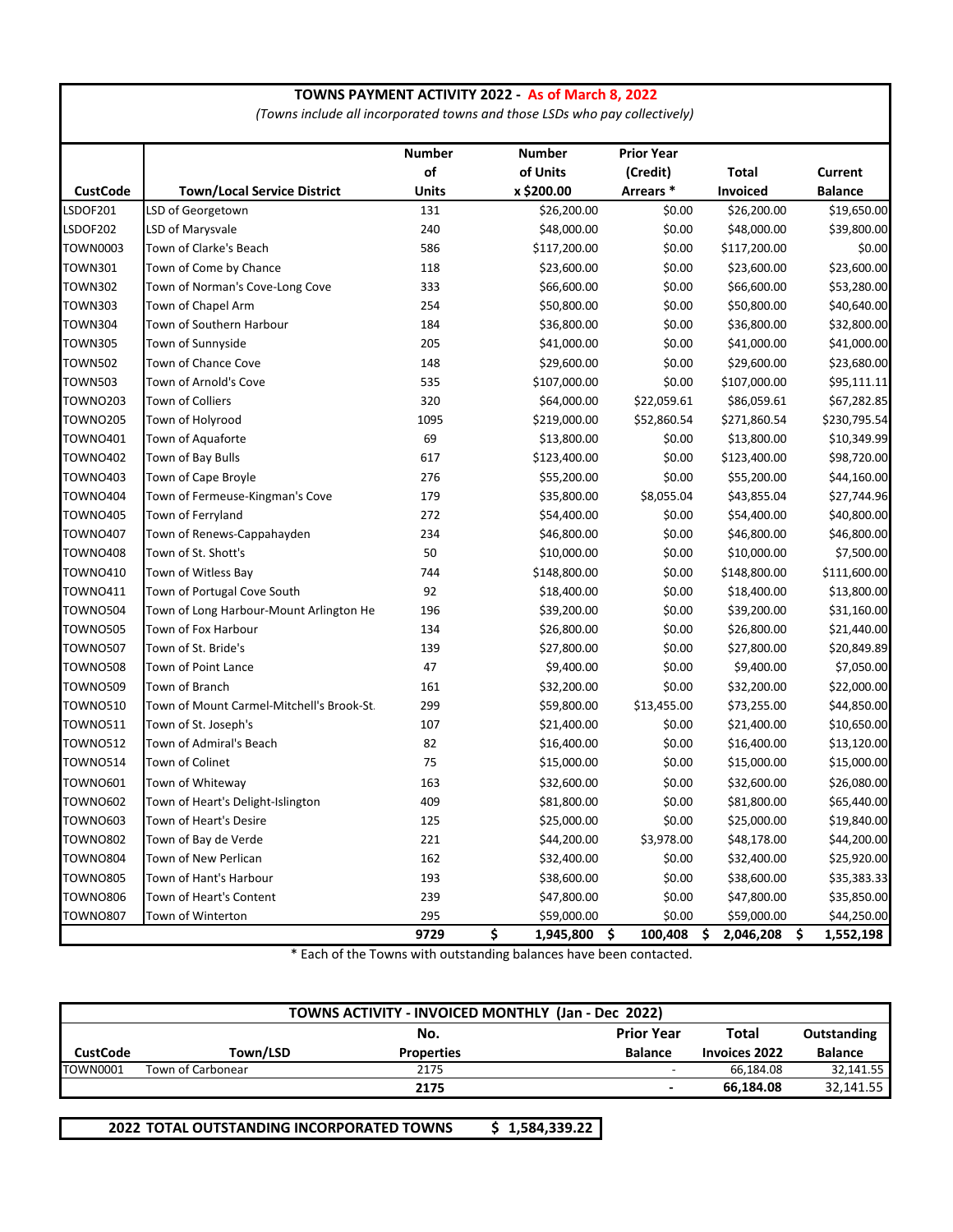| TITLE:               | <b>Placentia Bay and Area Waste Collection Contract</b><br><b>Extension</b> |
|----------------------|-----------------------------------------------------------------------------|
| <b>MEETING DATE:</b> | 2022-03-17                                                                  |
| TO:                  |                                                                             |
|                      | Board / Finance & Audit / Strategy & Policy / Governance                    |
| <b>PREPARED BY:</b>  |                                                                             |
|                      | Christie Dean, Director Operations                                          |
| <b>REVIEWED BY:</b>  |                                                                             |
|                      | Lynn Tucker, Chief Administrative Officer                                   |
| <b>APPROVED BY:</b>  |                                                                             |
|                      | Lynn Tucker, Chief Administrative Officer                                   |

# **RECOMMENDED ACTION:**

Staff recommends that the option for contract extension be exercised and that the Board issue a one-year extension for waste collection services for the Placentia Bay and Area contract area beginning June 1, 2022.

# **MOTIONS:**

BE IT RESOLVED that the Finance and Audit Committee recommends that the Board issue a one-year extension for waste collection services for the Placentia Bay and Area contract beginning June 1, 2022.

- The 41-month waste services contract for Placentia Bay and Area expires on May 31, 2022.
- The contract provides for two possible one-year extensions.
- To date, none of the possible extensions has been exercised.
- The Towns have agreed to the extension.
- The contractor has agreed to the extension.
- The current contracted annual unit cost is \$140.07 including HST.
- This will assist the Board in maintaining its waste fee.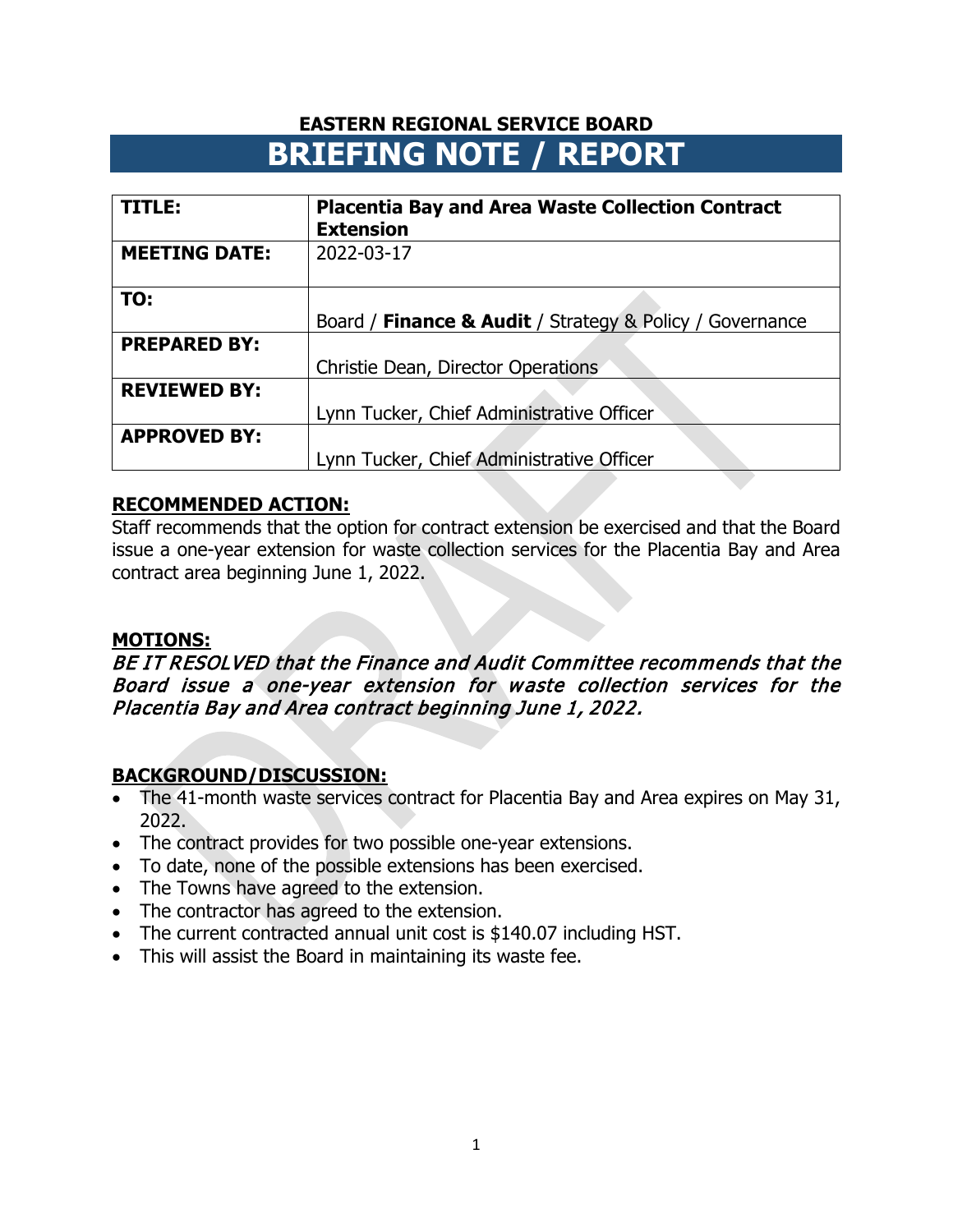| TITLE:               | <b>Southern Shore Waste Collection Contract Extension</b> |
|----------------------|-----------------------------------------------------------|
| <b>MEETING DATE:</b> | March 17, 2022                                            |
| TO:                  |                                                           |
|                      | Board / Finance & Audit / Strategy & Policy / Governance  |
| <b>PREPARED BY:</b>  |                                                           |
|                      | Christie Dean, Director Operations                        |
| <b>REVIEWED BY:</b>  |                                                           |
|                      | Lynn Tucker, Chief Administrative Officer                 |
| <b>APPROVED BY:</b>  |                                                           |
|                      | Lynn Tucker, Chief Administrative Officer                 |

### **RECOMMENDED ACTION:**

Staff recommends that the option for contract extension be exercised and that the Board issue the second one-year extension for waste collection services for the Southern Shore contract area beginning July 1, 2022.

## **MOTIONS:**

BE IT RESOLVED that the Finance & Audit Committee recommends that the Board issue a one-year extension for waste collection services for the Southern Shore area contract beginning July 1, 2022.

- The 36-month waste services contract for the Southern Shore expired on June 30, 2021.
- The contract provides for two possible one-year extensions.
- To date, one of the possible extensions has been exercised. This second extension will expire on June 30, 2022.
- The Towns have agreed to the extension.
- The contractor has agreed to the extension.
- The current contracted annual unit cost is \$111.79 including HST.
- This will assist the Board in maintaining its waste fee.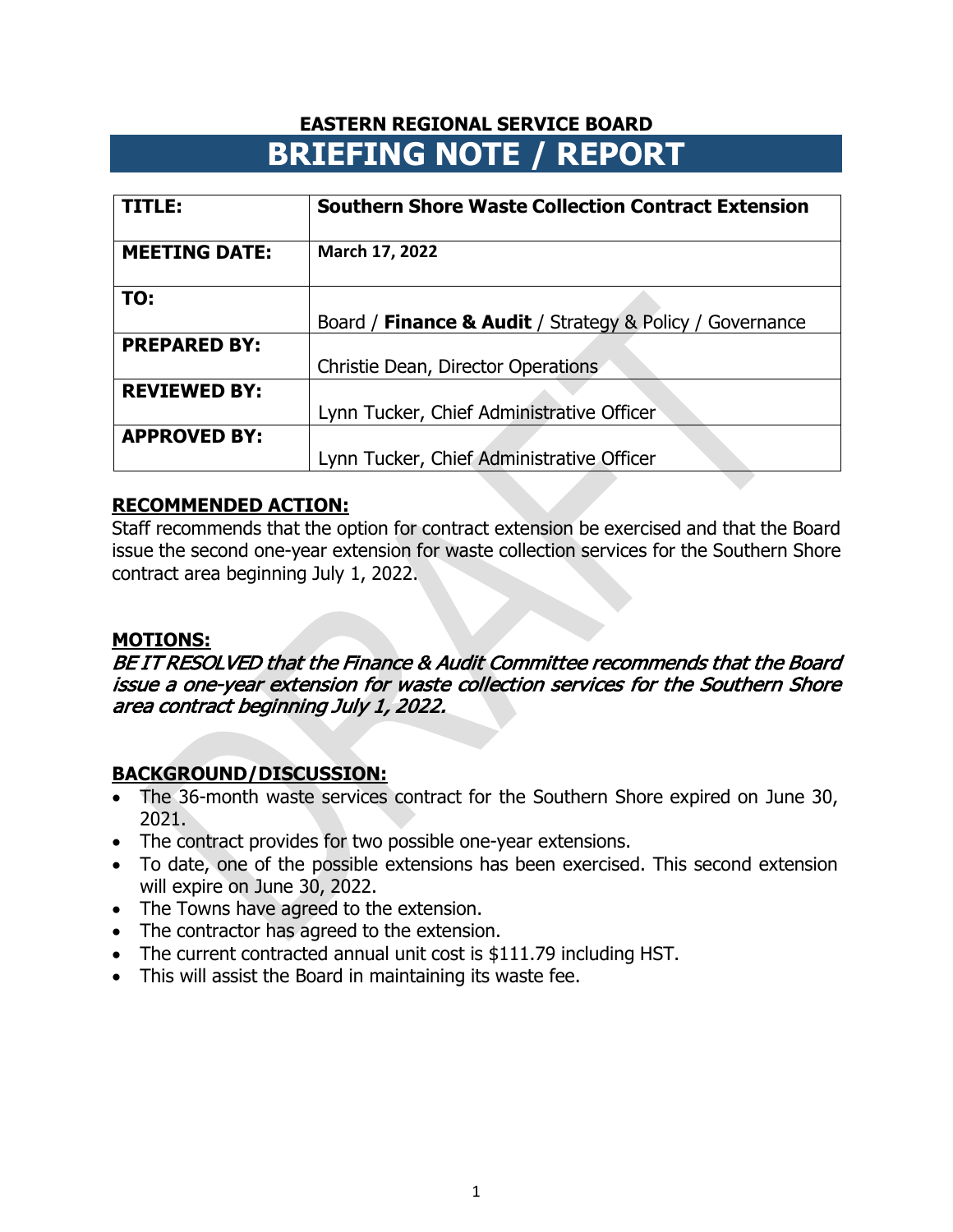| TITLE:               | <b>Bay De Grave Area Waste Collection Contract</b><br><b>Extension</b> |  |  |
|----------------------|------------------------------------------------------------------------|--|--|
| <b>MEETING DATE:</b> | 2022-03-17                                                             |  |  |
| TO:                  |                                                                        |  |  |
|                      | Board / Finance & Audit / Strategy & Policy / Governance               |  |  |
| <b>PREPARED BY:</b>  |                                                                        |  |  |
|                      | Christie Dean, Director Operations                                     |  |  |
| <b>REVIEWED BY:</b>  |                                                                        |  |  |
|                      | Lynn Tucker, Chief Administrative Officer                              |  |  |
| <b>APPROVED BY:</b>  |                                                                        |  |  |
|                      | Lynn Tucker, Chief Administrative Officer                              |  |  |

# **RECOMMENDED ACTION:**

Staff recommends that the option for contract extension be exercised and that the Board issue the second one-year extension for waste collection services for the Bay De Grave Area contract area beginning July 1, 2022.

## **MOTIONS:**

BE IT RESOLVED that the Finance & Audit Committee recommend that ERSB issue a one-year extension for waste collection services for the Bay de Grave contract beginning July 1, 2022.

- The 36-month waste services contract for the Bay de Grave area expired on June 30, 2021.
- The contract provides for two possible one-year extensions.
- To date, one of the possible extensions has been exercised. This second extension will expire on June 30, 2022.
- The town has agreed to the extension.
- The contractor has agreed to the extension.
- The current contracted annual unit cost is \$128.31 including HST.
- This will assist the Board in maintaining its waste fee.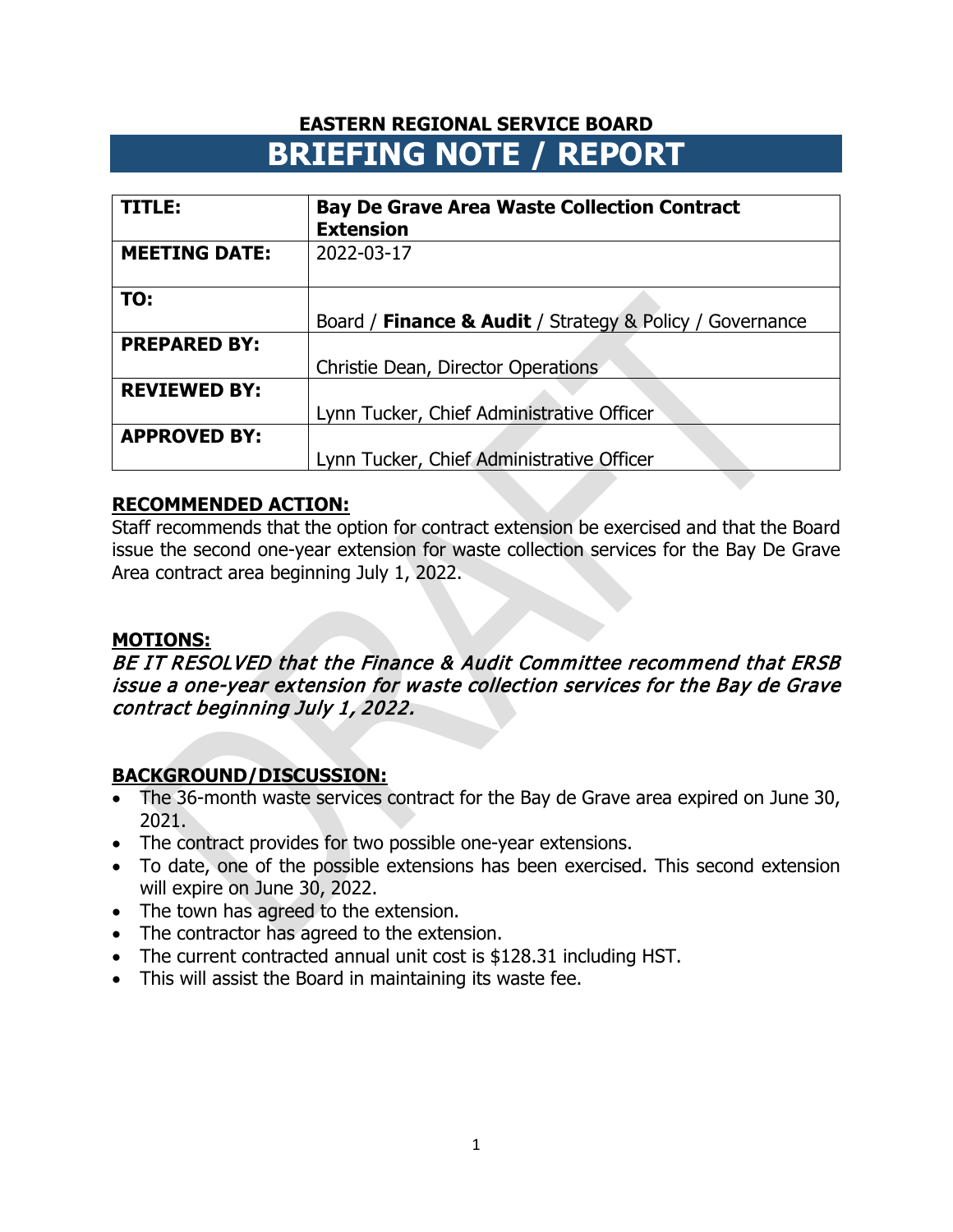| TITLE:               | <b>Carbonear Area Waste Collection Contract Extension</b> |
|----------------------|-----------------------------------------------------------|
| <b>MEETING DATE:</b> | 2022-03-17                                                |
| TO:                  |                                                           |
|                      | Board / Finance & Audit / Strategy & Policy / Governance  |
| <b>PREPARED BY:</b>  |                                                           |
|                      | Christie Dean, Director Operations                        |
| <b>REVIEWED BY:</b>  |                                                           |
|                      | Lynn Tucker, Chief Administrative Officer                 |
| <b>APPROVED BY:</b>  |                                                           |
|                      | Lynn Tucker, Chief Administrative Officer                 |

# **RECOMMENDED ACTION:**

Staff recommends that the option for contract extension be exercised and that the Board issue a one-year extension for waste collection services for the Carbonear Area contract beginning July 1, 2022.

## **MOTIONS:**

BE IT RESOLVED that all Committees recommend that ERSB issue a one-year extension for waste collection services for the Carbonear Area contract beginning July 1, 2022.

- The 30-month waste services contract for the Carbonear area expires on June 30, 2022.
- The contract provides for two possible one-year extensions.
- To date, none of the possible extensions has been exercised.
- The Town has agreed to the extension.
- The contractor has agreed to the extension.
- The current contracted annual unit cost is \$120.75 including HST.
- This will assist the Board in maintaining its waste fee.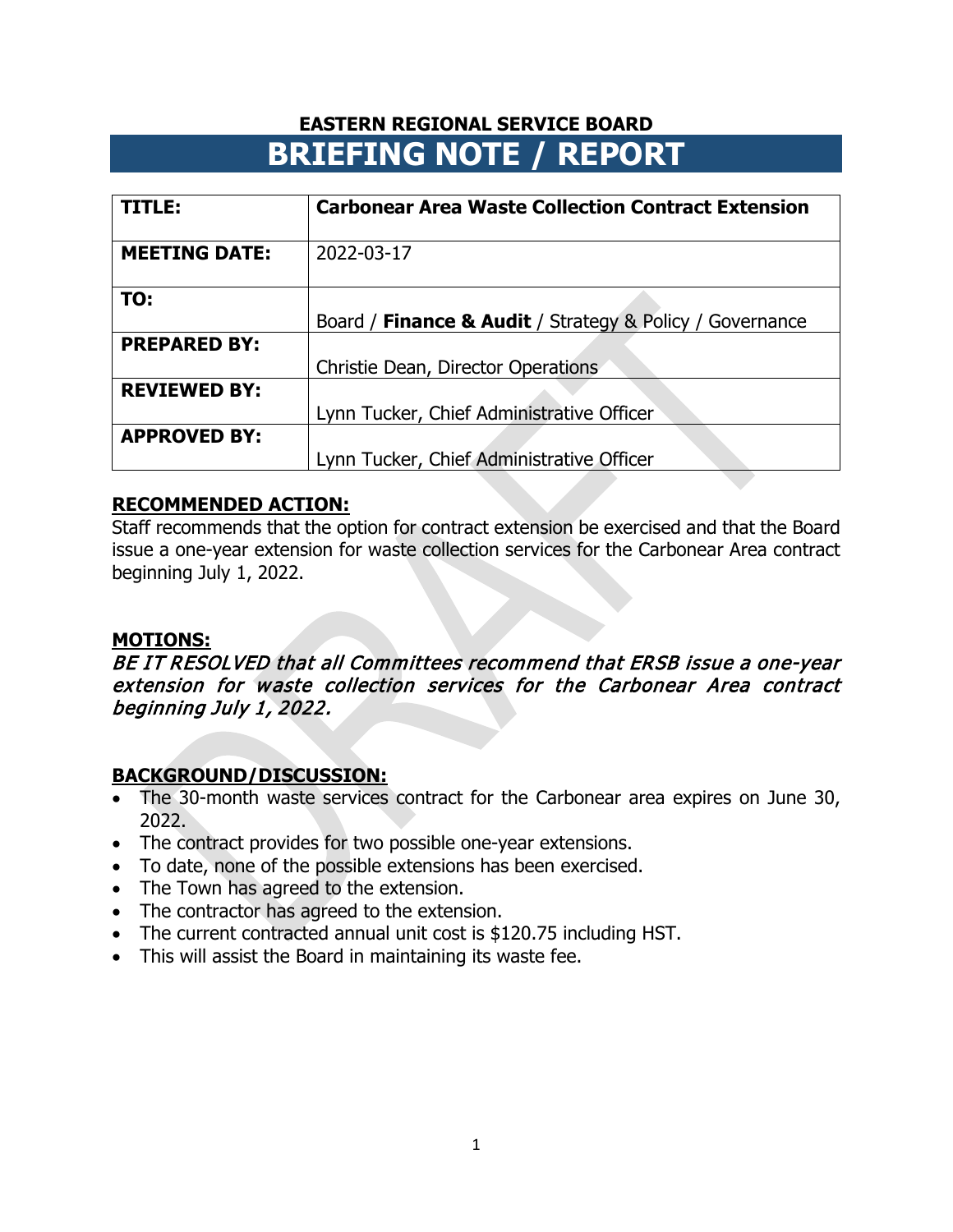| TITLE:               | <b>Carbonear Fire and Emergency Services Agreement</b><br><b>Extension</b> |
|----------------------|----------------------------------------------------------------------------|
| <b>MEETING DATE:</b> | 2022-03-17                                                                 |
| TO:                  |                                                                            |
|                      | Board / Finance & Audit / Strategy & Policy / Governance                   |
| <b>PREPARED BY:</b>  |                                                                            |
|                      | Christie Dean, Director Operations                                         |
| <b>REVIEWED BY:</b>  |                                                                            |
|                      | Lynn Tucker, Chief Administrative Officer                                  |
| <b>APPROVED BY:</b>  |                                                                            |
|                      | Lynn Tucker, Chief Administrative Officer                                  |

# **RECOMMENDED ACTION:**

Staff recommends that the Board issue a one-year extension for the Fire and Emergency Services Agreement with the Town of Carbonear beginning July 1, 2022.

# **MOTIONS:**

BE IT RESOLVED that the Finance & Audit Committee recommend that ERSB issue a one-year extension to the fire and emergency services agreement with the Town of Carbonear beginning July 1, 2022.

- The fire and emergency services agreement with the Town of Carbonear expires on June 30, 2022.
- The contract provides for extensions.
- To date, none of the possible extensions has been exercised.
- The Town has agreed to the extension.
- The unincorporated areas included in the agreement as well as the Town of Carbonear are in receipt of regional waste services.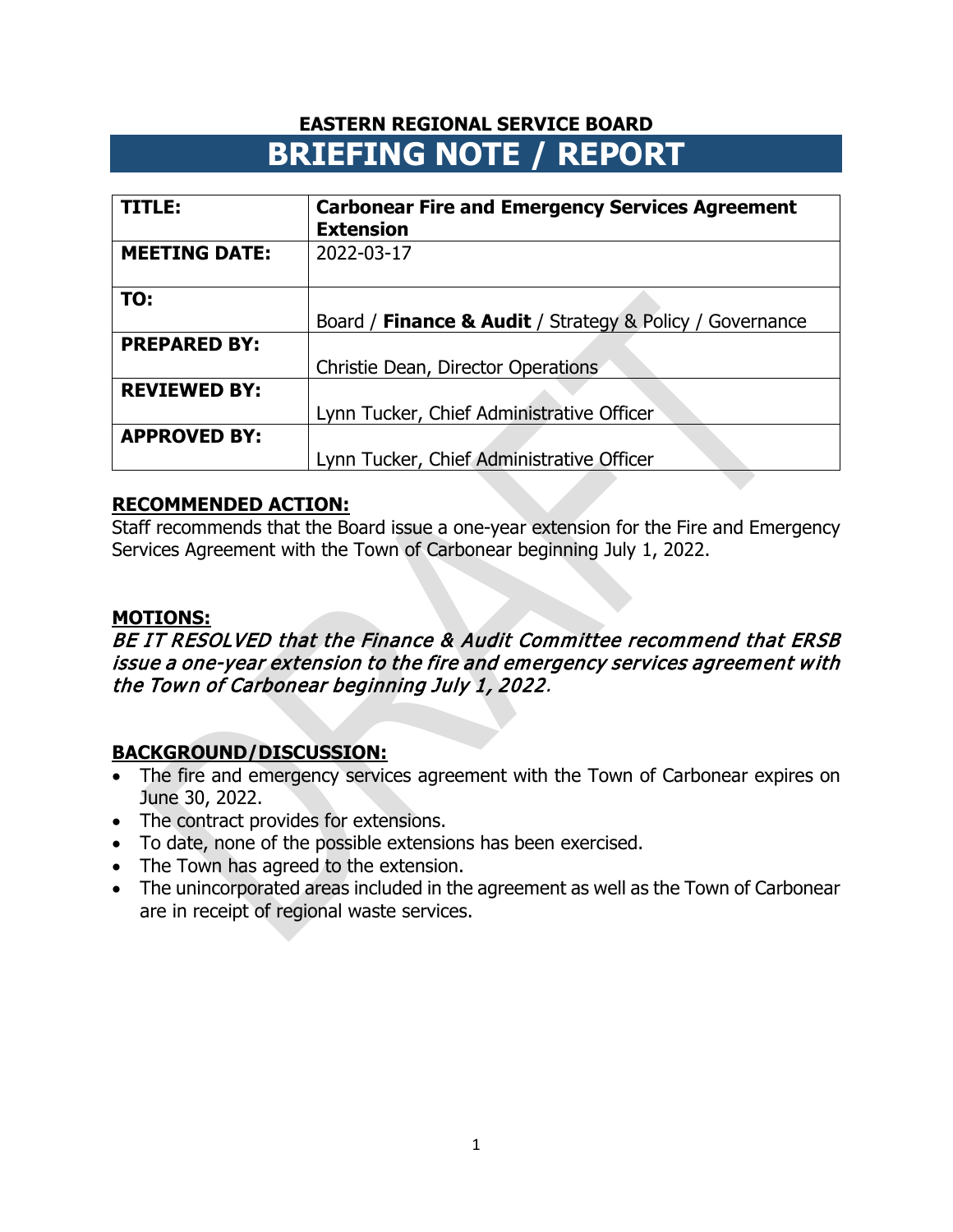| TITLE:               | Occupational Health & Safety Policy Review and Adoption  |  |  |  |
|----------------------|----------------------------------------------------------|--|--|--|
| <b>MEETING DATE:</b> | 2022-03-22                                               |  |  |  |
| TO:                  |                                                          |  |  |  |
|                      | Board / Finance & Audit / Strategy & Policy / Governance |  |  |  |
| <b>PREPARED BY:</b>  |                                                          |  |  |  |
|                      | Christie Dean, Director Operations                       |  |  |  |
| <b>REVIEWED BY:</b>  |                                                          |  |  |  |
|                      | Lynn Tucker, Chief Administrative Officer                |  |  |  |
| <b>APPROVED BY:</b>  |                                                          |  |  |  |
|                      | Lynn Tucker, Chief Administrative Officer                |  |  |  |

### **RECOMMENDED ACTION:**

Staff recommends adoption of the *Corporate Health & Safety Policy* statement as well as the Occupational Health & Safety Policy and the Early and Safe Return-to-Work that is included in the Board's Employee Safety Handbook.

## **MOTION:**

BE IT RESOLVED that the Governance Committee recommend that ERSB adopt the Corporate Health & Safety Policy; the Occupational Health & Safety Policy; and the Early and Safe Return-to-Work Policy that is included in the Board's Employee Safety Handbook.

- As an employer, Eastern Regional Service Board (ERSB) is required to have policies in the workplace governing occupational health and safety and early and safe return-towork.
- Employers are responsible for their employees and have a legal and moral obligation to provide for their safety and well-being.
- An occupational health and safety policy helps the employer meet this responsibility and is required under Provincial OH&S legislation (Section 36.2 of the OH&S Act, Section 4.1 of the OH&S Regulations and under federal OH&S legislation (Section 125.1(ii) of the Canada Labour Code, Part II.
- In April 2013, Atlantic Safety Centre was contracted to develop the Board's occupational health and safety policy; an early and safe return to work policy as well as a safety manual. In addition, they provided first aid training, committee training, etc., at that time to staff. The occupational health and safety policy has been reviewed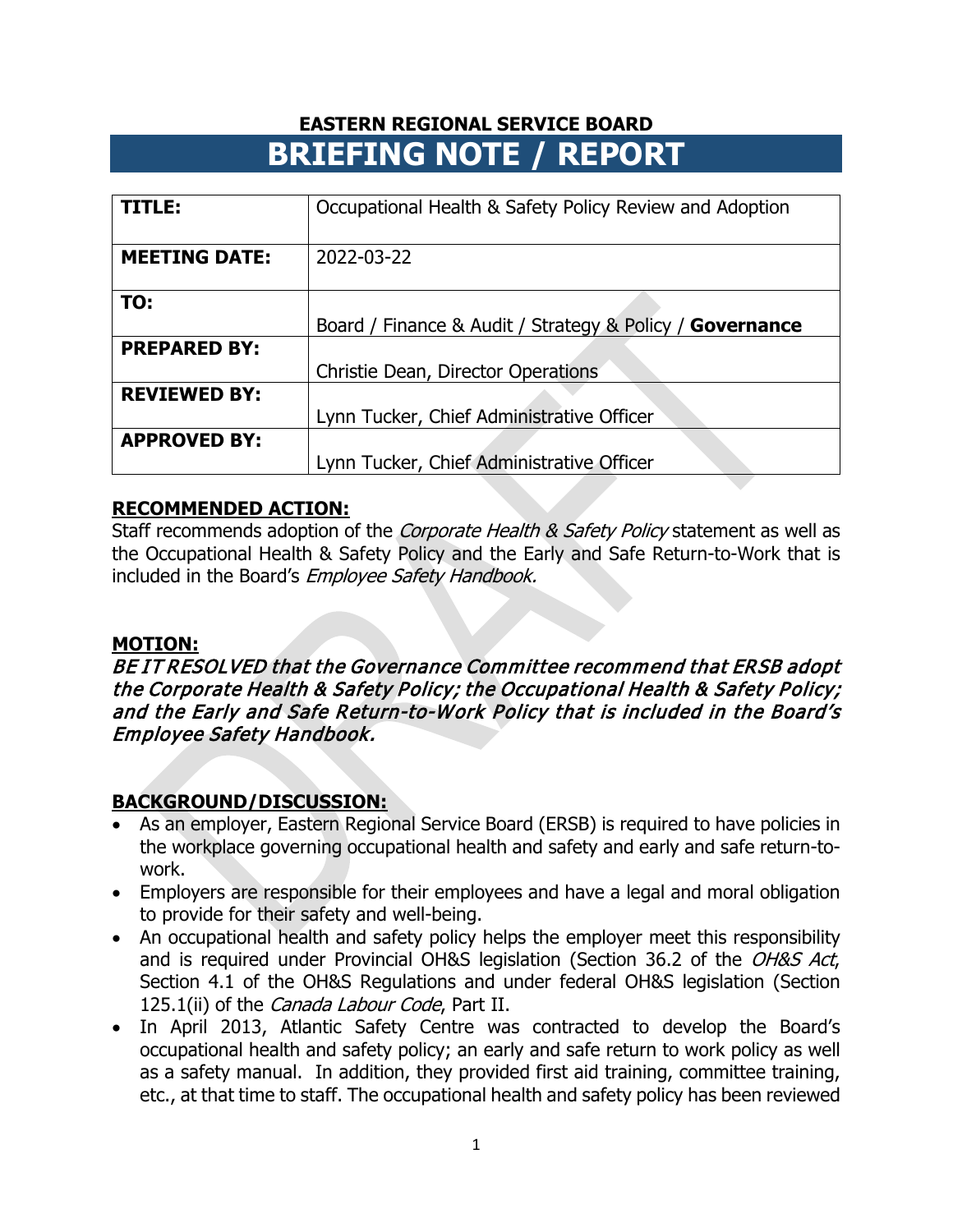annually as required. The early and safe return to work policy as well as a safety manual have been reviewed and revised if needed at least every three (3) years. Safety training continues to be provided as certificates expire or new hires are made.

- The OH&S policy has been updated when and as required.
- OH&S training and/or re-certification occurs when required and when new staff are hired.
- The Board's OH&S Policy MUST:
	- $\circ$  Be written in consultation with the health and safety representative/designate or committee;
	- o State your health and safety related goals;
	- o State the activities required to support these goals and the roles and responsibilities necessary to ensure the activities are implemented;
	- $\circ$  Be posted in a prominent area (physically and/or electronically);
	- $\circ$  Be signed by the highest level of management; and,
	- o Be dated, reviewed every year, and updated as required.
- The Board has an active Occupational Health & Safety Committee that meets quarterly;
- The Committee reviews the OH&S policies regularly and they do not recommend any changes.

## **ATTACHMENTS:**

• ERSB Corporate Health & Safety Policy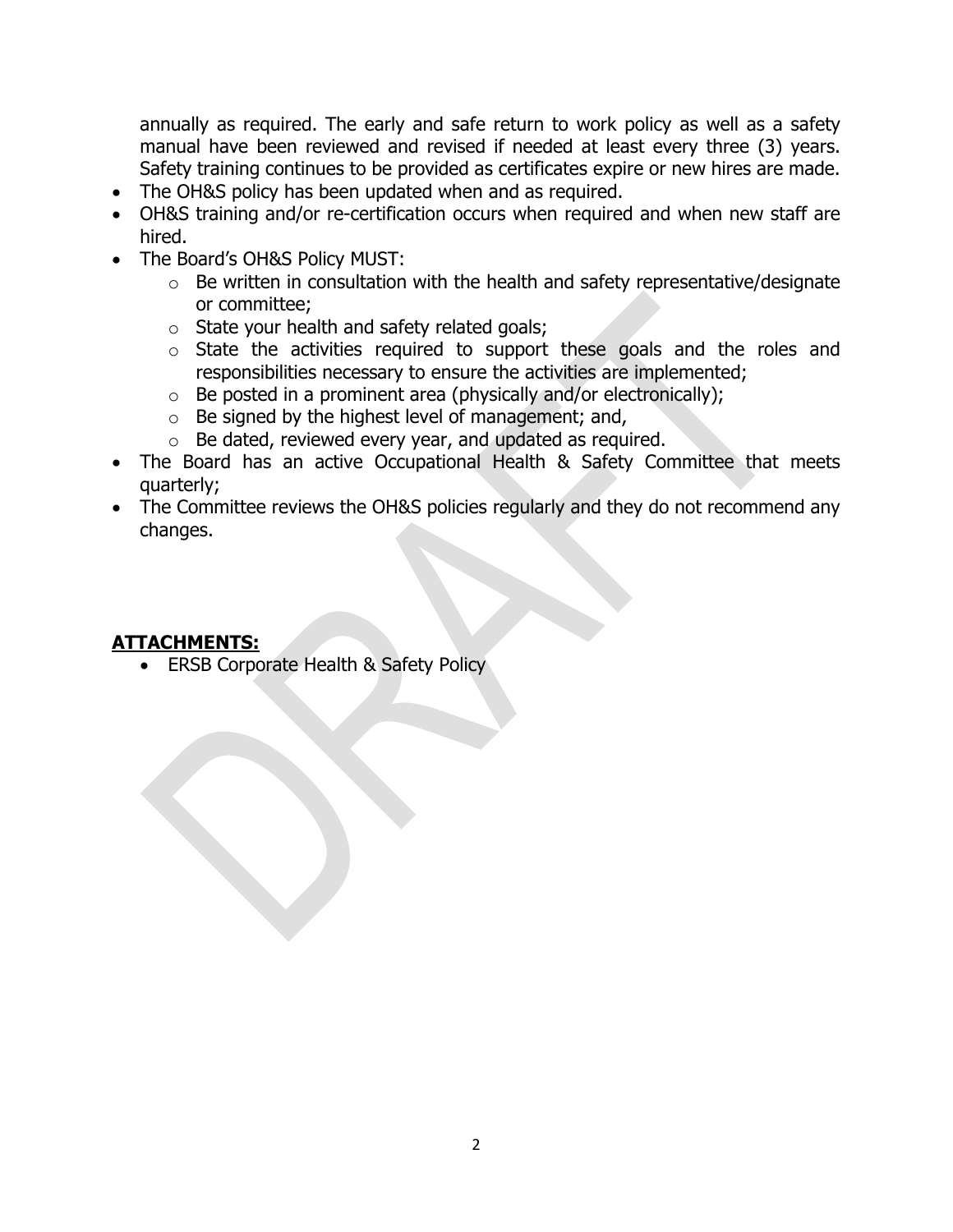# **1.1 CORPORATE HEALTH & SAFETY POLICY**

Eastern Regional Service Board is committed to a strong health, safety and environment program which will protect its employees, its property, and the public from fire and accidents, which can cause injuries, damage to property or the environment and prevent industrial disease.

To ensure the workplace maintains the highest safety standards a formal and informal workplace safety inspection(s) will be held on a regular basis by management and the OH&S Committee to detect substandard acts and conditions. These inspections will be documented.

The organization will have an OH&S Committee as per the OH&S Act. The organization is committed to cooperation with the OH&S Committee in carrying out his/her collective responsibility for occupational health and safety.

Supervisors will be held accountable for the health and safety of workers under their supervision. Responsibility includes ensuring that machinery and equipment are safe and that workplace practices are in compliance with established legislation, work practices and procedures. To protect their health and safety, workers must receive adequate specific work task training.

Every worker must protect his/her health and safety and the health and safety of other workers by working in compliance with legislation and established workplace practices and procedures.

Contractors will be expected to operate according to legislative requirements using best practices and following the organization's policies and procedures regarding health and safety.

All employees are oriented to the organization's general safety rules upon hire and will abide by these rules. Disciplinary action will be implemented for failure to obey these rules.

As part of ensuring a safe and healthy workplace for all its employees the organization has a policy of zero tolerance toward any employee harassment.

All employees will work in accordance with established safe work practices, procedures, applicable government legislation and will take all responsible care to protect their own health and safety, the safety and health of their co-workers and other persons at or near the workplace.

Safety must be a way of life!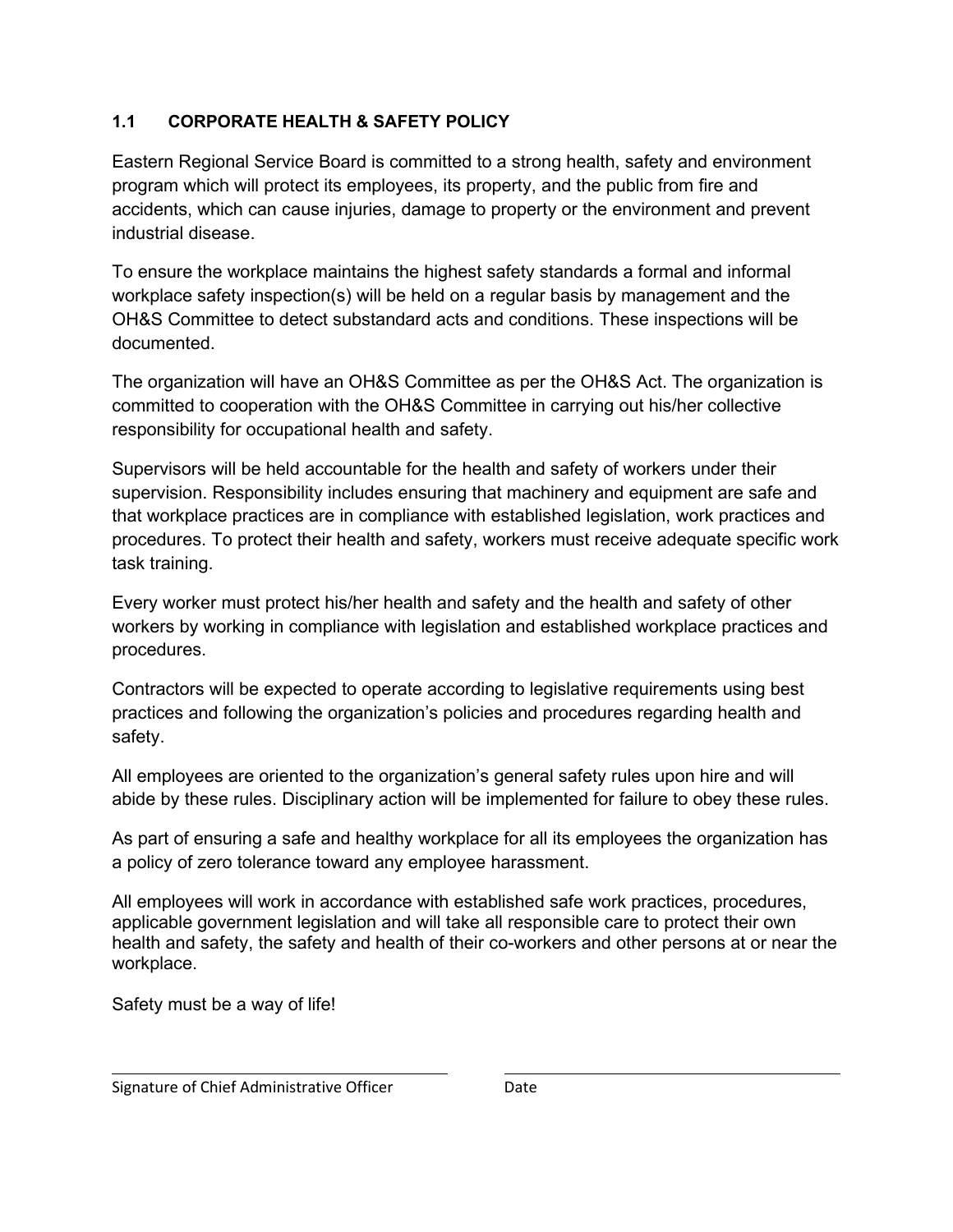| TITLE:               | <b>Corporate Environment Policy Adoption</b>             |  |  |
|----------------------|----------------------------------------------------------|--|--|
| <b>MEETING DATE:</b> | 2022-03-22                                               |  |  |
| TO:                  | Board / Finance & Audit / Strategy & Policy / Governance |  |  |
| <b>PREPARED BY:</b>  | Christie Dean, Director Operations                       |  |  |
| <b>REVIEWED BY:</b>  | Lynn Tucker, Chief Administrative Officer                |  |  |
| <b>APPROVED BY:</b>  | Lynn Tucker, Chief Administrative Officer                |  |  |

# **RECOMMENDED ACTION:**

Staff recommends adoption of the *Corporate Environment Policy* statement that is included in the Board's Employee Safety Handbook.

## **MOTION:**

BE IT RESOLVED that the Governance Committee recommend that ERSB adopt the Corporate Environment Policy that is included in the Board's Employee Safety Handbook.

# **BACKGROUND/DISCUSSION:**

- As an employer, Eastern Regional Service Board (the Board) is not required to have policies in the workplace governing its attitude toward protecting the environment; however, the Board has historically shown a moral commitment to the protection of the environment as well as the safety and well-being of its staff and the public.
- The Board's Vision Statement addresses environmental stewardship. The vision of ERSB is to improve the quality of life, provide leadership and to protect the environment in the eastern region by ensuring cost effective, sustainable services
- In April 2013, Atlantic Safety Centre was contracted to develop the Board's occupational health and safety manual. This manual included an environment policy. The manual has been updated every three years or as needed by staff. During a recent review it was noted that the policy had not been formally adopted by the Board.

# **ATTACHMENTS:**

• ERSB Corporate Environment Policy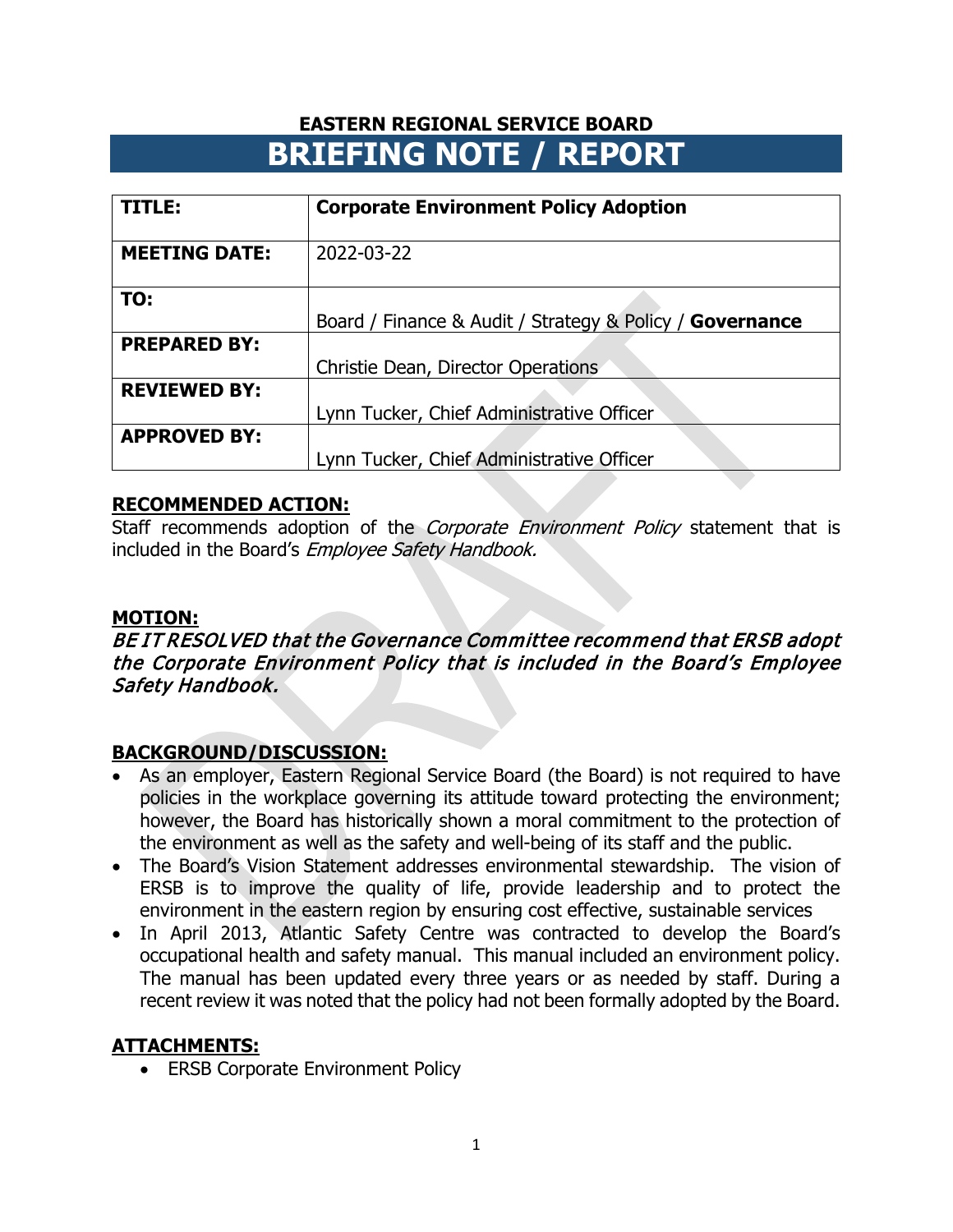# **ENVIRONMENT POLICY**

Eastern Regional Service Board (the Board) is committed to the protection of the environment. Recognizing that all management and employees have a role to play in achieving environmental protection, the Board has formulated the following guiding principles.

The Board will:

- Ensure that operations comply with government legislation, corporate policy and applicable industry standards concerning the protection of the environment and the public.
- Ensure during project planning, implementation, and operation, that environmental issues associated with the business are identified, evaluated, and mitigated.
- Ensure that the appropriate waste management programs are developed and implemented.
- Ensure that all employees, and others engaged on behalf of the Board, are informed, and trained regarding protection of the environment.
- Ensure that operations allow for the efficient use of energy and other resources.
- Deal openly and fairly with members of the public regarding environmental concerns.

Signature of Chief Administrative Officer **Date** Date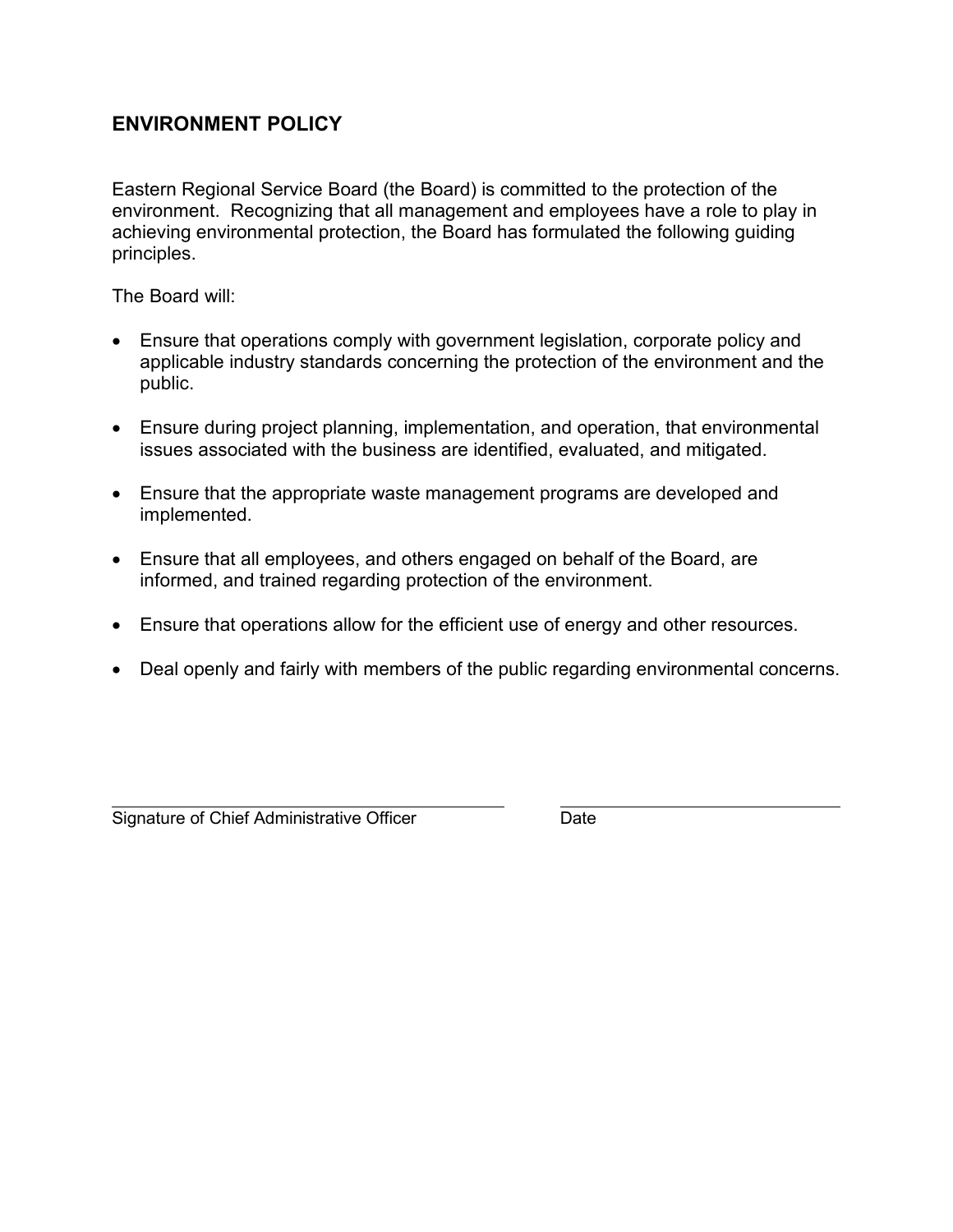| TITLE:               | <b>Board Meetings: Virtual or In-Person</b>                     |  |  |  |
|----------------------|-----------------------------------------------------------------|--|--|--|
| <b>MEETING DATE:</b> | 2022-03-22                                                      |  |  |  |
| TO:                  | <b>Board</b> / Finance & Audit / Strategy & Policy / Governance |  |  |  |
|                      |                                                                 |  |  |  |
| <b>PREPARED BY:</b>  |                                                                 |  |  |  |
|                      | Lynn Tucker, Chief Administrative Officer                       |  |  |  |
| <b>REVIEWED BY:</b>  |                                                                 |  |  |  |
|                      | Lynn Tucker, Chief Administrative Officer                       |  |  |  |
| <b>APPROVED BY:</b>  |                                                                 |  |  |  |
|                      | Lynn Tucker, Chief Administrative Officer                       |  |  |  |

### **RECOMMENDED ACTION:**

It is recommended that the Board continue to hold its regular monthly meetings virtually and broadcast on YouTube. Monthly standing committee meetings will remain virtual except for one in-person meeting for each committee each quarter.

### **MOTION:**

BE IT RESOLVED that the Board continue to hold its regular monthly meetings virtually and broadcast on YouTube. Monthly standing committee meetings will remain virtual except for one in-person meeting for each committee each quarter.

- Since the beginning of the pandemic, all regular Board meetings have been held virtually using Zoom software and broadcast on YouTube to ensure member's safety and public access.
- ERSB is required to hold a minimum of six public meetings annually.
- Several members requested that the Board return to in-person meetings as public health restrictions have been lifted.
- Other members have expressed concern with return to in-person public meetings.
- The hybrid meeting format means that broadcasting of meetings is necessary to meet legislative requirements.
- Staff were asked to provide information on the costs of holding in-person meetings as well as the costs to hold hybrid meetings where members may choose to attend in person or virtually.
- Attached is the breakdown of costs for hybrid meetings and in-person only meetings.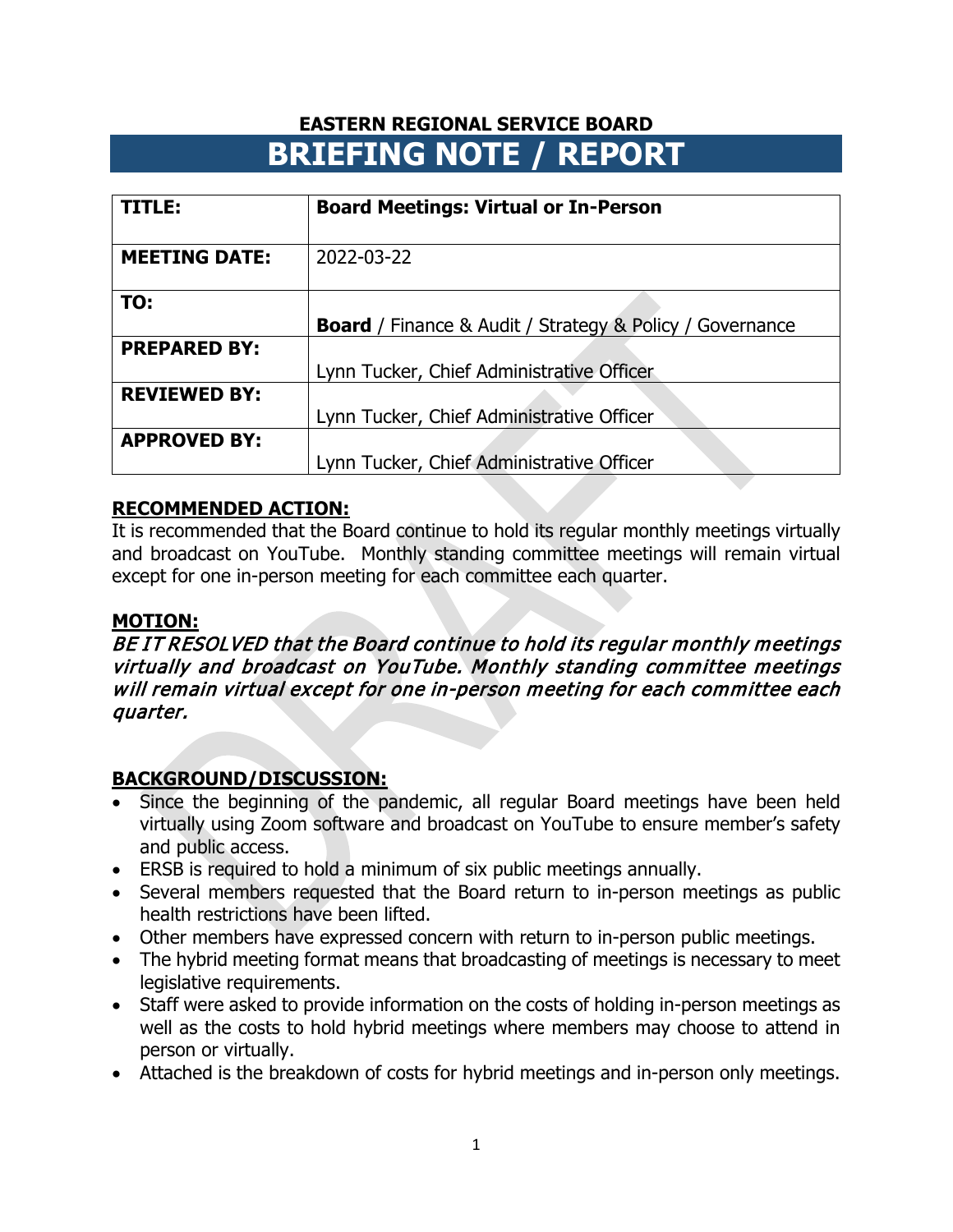- The hybrid format monthly cost is about \$6,900 while the in-person-only format monthly cost is about \$3,000.
- The annual cost of hosting hybrid Board meetings would be about \$69,000 while the annual cost of hosting in-person-only meetings would be about \$30,000.
- The monthly cost for virtual meetings through Zoom is \$23 (HST incl) or \$5.75 per meeting (three standing committee meetings plus one Board meeting monthly).
- In addition, the Board Clerk uses the Zoom subscription for all meetings including with town councils, other government organizations as well as for joint council meetings at no additional costs.
- The costs to host hybrid meetings is prohibitive when compared to other meeting formats.
- The costs to host in-person-only meetings is significant and this format prohibits access to Board meetings for those who live outside the metro area.
- Meetings of the Board's standing committees are not public and may be held in the boardroom located on Majors Path as the maximum number of attendees is 10 or less.
- Costs to host in-person committee meetings is attached.
- Please note that none of the attached costs include Board member remuneration.

# **ATTACHMENTS:**

• Breakdown of Costs: Virtual vs. In-Person Meetings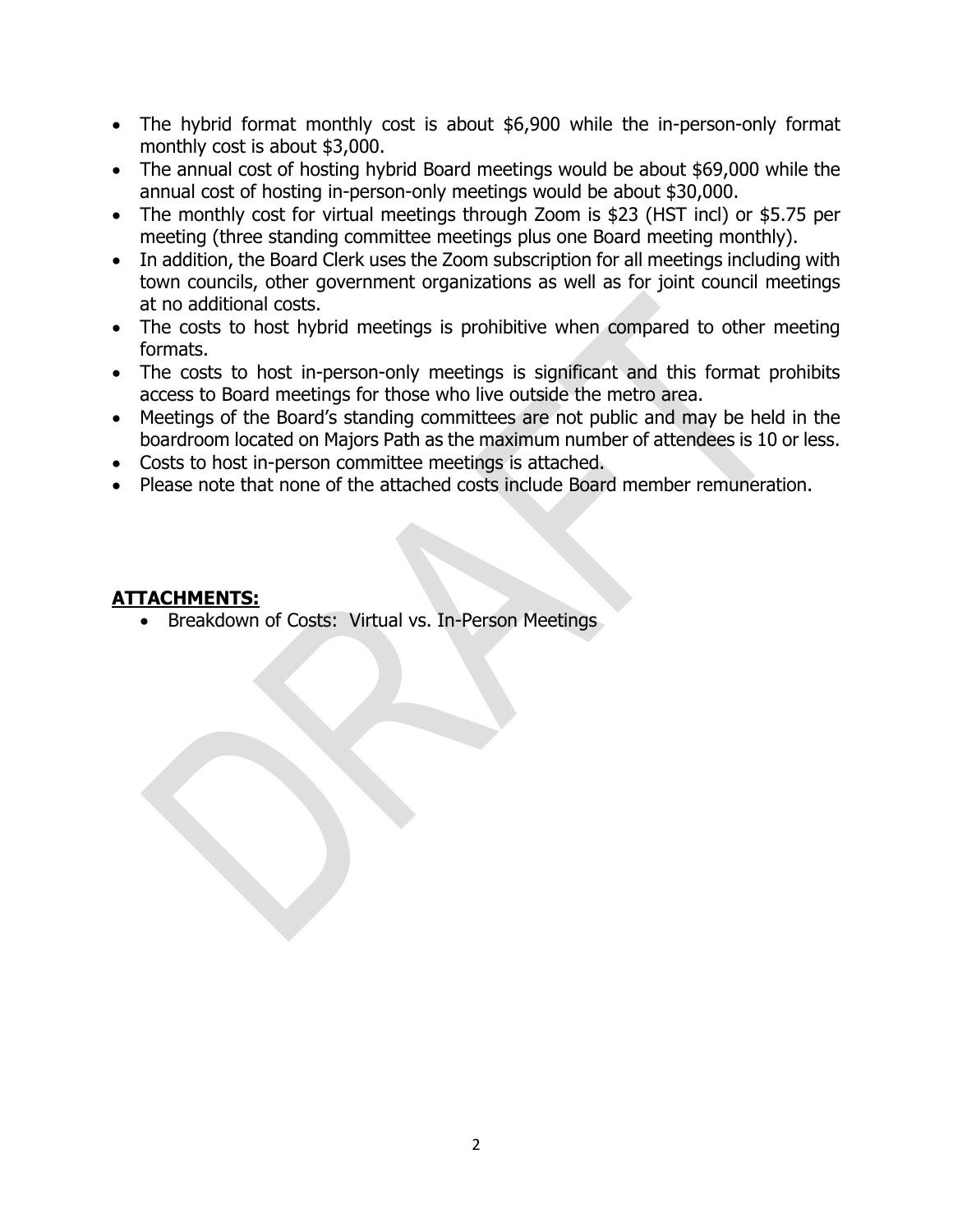| <b>Hybrid* Board Meetings - Monthly Costs</b> |                                                                                             |          |                                                                                   |  |  |
|-----------------------------------------------|---------------------------------------------------------------------------------------------|----------|-----------------------------------------------------------------------------------|--|--|
|                                               | (Prices based upon returning to the Holiday Inn Express at 5 Navigator Ave, St. John's, NL) |          |                                                                                   |  |  |
| <b>Meeting Room Rental</b>                    |                                                                                             | 250.00   |                                                                                   |  |  |
| <b>Meals</b>                                  |                                                                                             |          | 500.00 Avg \$20/person - based on 25 people                                       |  |  |
| Overnight                                     |                                                                                             |          | 714.00   \$119/night - based on 6 Out-Of-Town Board Members                       |  |  |
| Per Diem                                      |                                                                                             |          | 60.00 \$10/breakfast - based on 6 Out-Of-Town Board Members                       |  |  |
| <b>Travel</b>                                 |                                                                                             |          | 799.43 S0.5297/km - based on kms travelled by Out-of-Town Board Members and staff |  |  |
| Audio/Visual                                  | Ś                                                                                           |          | 2,891.39 Cameras, Microphones, etc, to ensure hybrid/live broadcasted meetings    |  |  |
| <b>Monthly Sub-Total</b>                      |                                                                                             | 5,214.82 |                                                                                   |  |  |
| Gratuity (15%)                                |                                                                                             | 782.22   |                                                                                   |  |  |
| <b>HST</b>                                    |                                                                                             | 899.56   |                                                                                   |  |  |
| Total: (per meeting)                          |                                                                                             | 6,896.60 |                                                                                   |  |  |
| *HYBRID FORMAT:                               |                                                                                             |          |                                                                                   |  |  |
|                                               |                                                                                             |          | Mombors may shoose to attend meeting in nerson OB to participate virtually        |  |  |

Members may choose to attend meeting in person OR to participate virtually Public may choose to attend meeting in person OR watch on YouTube

# **Virtual Meetings - Monthly Costs**

|                                     |         |           | $\sim$                                                        |             |
|-------------------------------------|---------|-----------|---------------------------------------------------------------|-------------|
|                                     | Monthly | COST      | v Meeting<br>Monthly<br>per<br>`∩≤†<br>Average<br>ししつい<br>. . |             |
| <b>Izoom</b><br><br>Videoconterence |         | nr.<br>-- |                                                               | --<br>J.I - |
|                                     |         |           |                                                               |             |

# **In-Person Only Board Meetings - Monthly Costs**

(Prices based upon returning to the Holiday Inn Express at 5 Navigator Ave, St. John's, NL)

| <b>Meeting Room Rental</b>                             | \$250.00   |                                                                                      |  |  |
|--------------------------------------------------------|------------|--------------------------------------------------------------------------------------|--|--|
| <b>Meals</b>                                           |            | \$500.00 Avg \$20/person - based on 25 people                                        |  |  |
| Overnight                                              |            | \$714.00 \$119/night - based on 6 Out-Of-Town Board Members                          |  |  |
| <b>Per Diem</b>                                        |            | \$60.00 \$10/breakfast - based on 6 Out-Of-Town Board Members                        |  |  |
| <b>lTravel</b>                                         |            | \$799.43 \$0.5297/km - based on kms travelled by Out-of-Town Board Members and staff |  |  |
|                                                        |            |                                                                                      |  |  |
| <b>Monthly Sub-Total</b>                               |            | \$2,323.43 (plus HST & gratuity)                                                     |  |  |
| Gratuity (15%)                                         | \$348.51   |                                                                                      |  |  |
| <b>HST</b>                                             | \$400.79   |                                                                                      |  |  |
| Total: (per meeting)                                   | \$3,072.74 |                                                                                      |  |  |
| *IN-PERSON ONLY FORMAT:                                |            |                                                                                      |  |  |
| Members must attend in person                          |            |                                                                                      |  |  |
| Public must attend meeting in person (no broadcasting) |            |                                                                                      |  |  |

| Other Hotel Rentals: | Fairfield - \$250; Holiday Inn PCR - \$400; Best Western - \$175 |
|----------------------|------------------------------------------------------------------|
| Other Hotel Meals    | Fairfield - \$625; Holiday Inn PCR - \$550                       |
| Other Hotel Rooms:   | Fairfield - \$119;                                               |
| Other AV:            | CanadianAV - \$2,869.02                                          |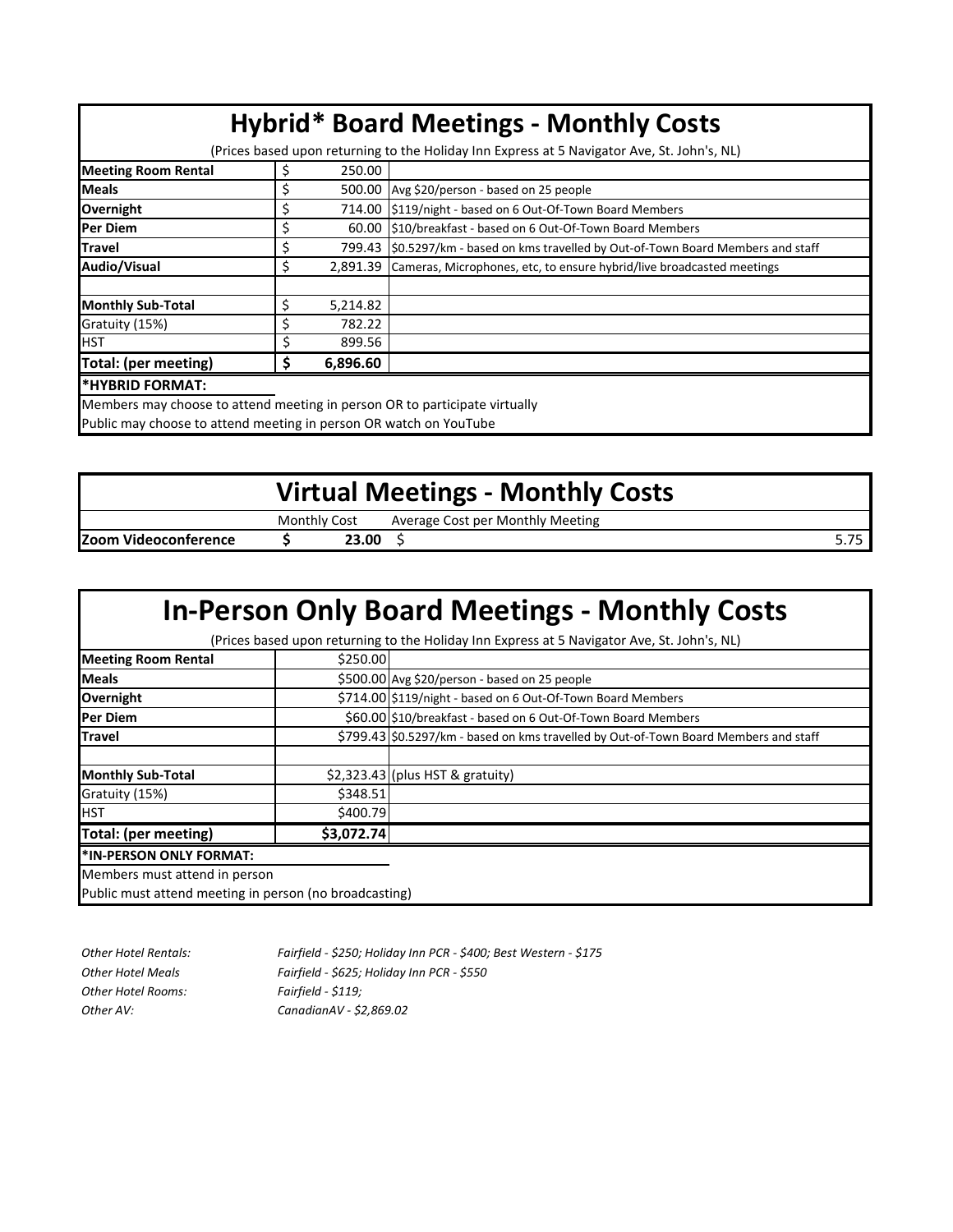# **In-Person Only Governance Committee Meeting Cost**

(Prices based upon returning to Head Office at 255 Major's Path - Suite 3, St. John's, NL)

| <b>Meals</b>                    |          | \$110.00 Based on 10 people                                                |
|---------------------------------|----------|----------------------------------------------------------------------------|
| Per Diem                        |          | \$72.00 \$18/Lunch - based on 4 Out-Of-Town Board Members                  |
| <b>Travel</b>                   |          | \$456.28 \$0.5297/km - based on kms travelled by Out-of-Town Board Members |
|                                 |          |                                                                            |
| <b>Monthly Sub-Total</b>        |          | \$638.28 (plus HST & gratuity)                                             |
| Gratuity (15%)                  | \$95.74  |                                                                            |
| <b>I</b> HST                    | \$110.10 |                                                                            |
| Total: (per meeting)            | \$844.13 |                                                                            |
| <b>I*IN-PERSON ONLY FORMAT:</b> |          |                                                                            |
| Members must attend in person   |          |                                                                            |
| This is NOT a public meeting    |          |                                                                            |

# **In-Person Only Finance & Audit Committee Meeting Cost**

| (Prices based upon returning to Head Office at 255 Major's Path - Suite 3, St. John's, NL) |          |                                                                            |  |
|--------------------------------------------------------------------------------------------|----------|----------------------------------------------------------------------------|--|
| <b>Meals</b>                                                                               |          | \$150.00 Based on 10 people                                                |  |
| <b>Travel</b>                                                                              |          | \$139.94 \$0.5297/km - based on kms travelled by Out-of-Town Board Members |  |
|                                                                                            |          |                                                                            |  |
| <b>Monthly Sub-Total</b>                                                                   |          | \$289.94 (plus HST & gratuity)                                             |  |
| Gratuity (15%)                                                                             | \$43.49  |                                                                            |  |
| <b>HST</b>                                                                                 | \$50.01  |                                                                            |  |
| Total: (per meeting)                                                                       | \$383.45 |                                                                            |  |
| I*IN-PERSON ONLY FORMAT:                                                                   |          |                                                                            |  |
| Members must attend in person                                                              |          |                                                                            |  |
| This is NOT a public meeting                                                               |          |                                                                            |  |

| <b>In-Person Only Strategy &amp; Policy Committee Meeting Cost</b>                         |          |                                                                                      |  |  |
|--------------------------------------------------------------------------------------------|----------|--------------------------------------------------------------------------------------|--|--|
| (Prices based upon returning to Head Office at 255 Major's Path - Suite 3, St. John's, NL) |          |                                                                                      |  |  |
| <b>Meals</b>                                                                               |          | \$110.00 Based on 10 people                                                          |  |  |
| <b>IPer Diem</b>                                                                           |          | \$36.00 \$18/Lunch - based on 2 Out-Of-Town Board Members                            |  |  |
| <b>ITravel</b>                                                                             |          | \$170.67 \$0.5297/km - based on kms travelled by Out-of-Town Board Members and staff |  |  |
|                                                                                            |          |                                                                                      |  |  |
| <b>Monthly Sub-Total</b>                                                                   |          | \$316.67 (plus HST & gratuity)                                                       |  |  |
| Gratuity (15%)                                                                             | \$47.50  |                                                                                      |  |  |
| <b>HST</b>                                                                                 | \$54.63  |                                                                                      |  |  |
| Total: (per meeting)                                                                       | \$418.80 |                                                                                      |  |  |
| I*IN-PERSON ONLY FORMAT:                                                                   |          |                                                                                      |  |  |
| Members must attend in person                                                              |          |                                                                                      |  |  |
| This is NOT a public meeting                                                               |          |                                                                                      |  |  |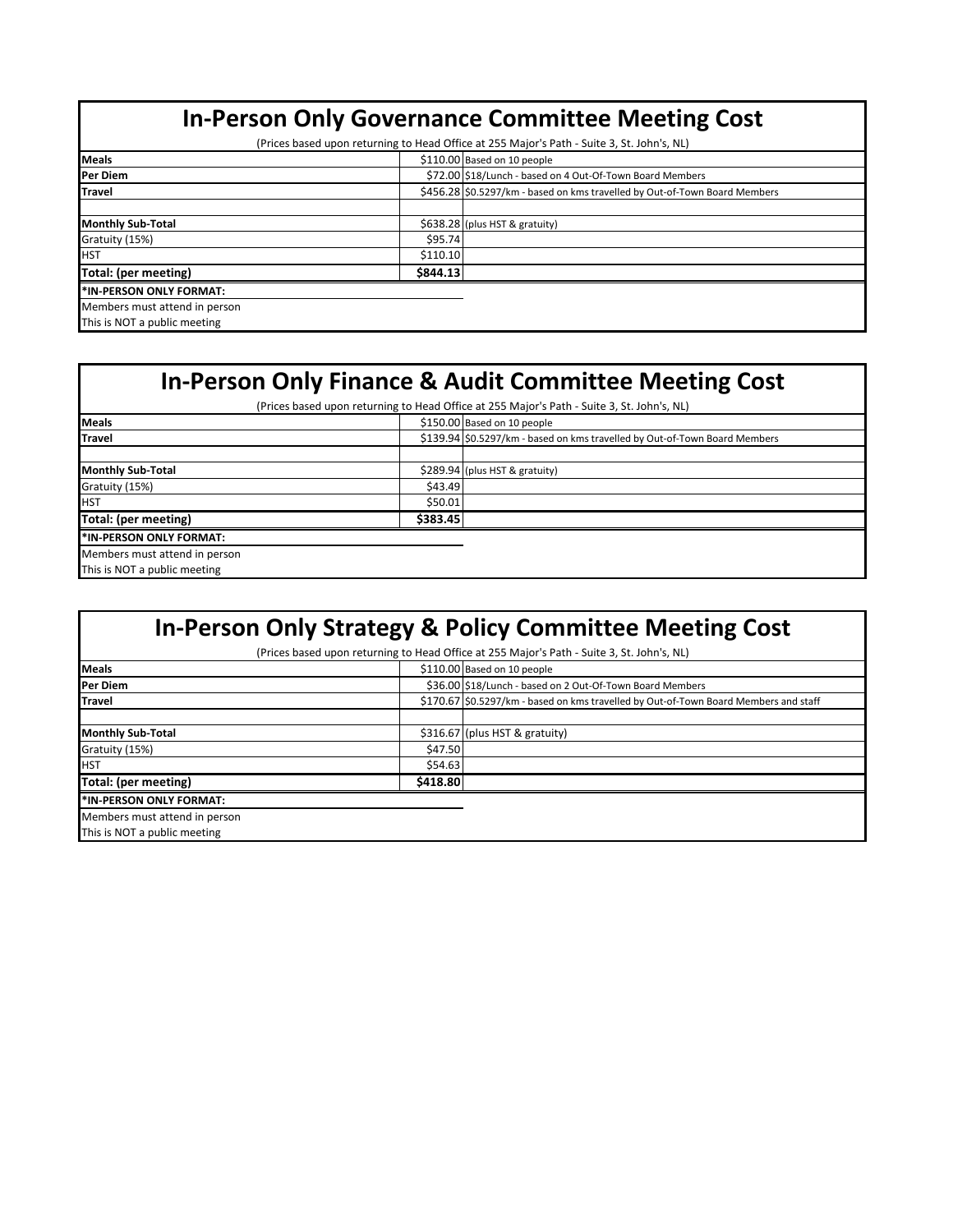

# **GUIDELINES FOR VIDEO CONFERENCE MEETINGS**

### **1. Do Not Wait Until Meeting Time to Join the Video Conference**

To ensure seamless connection, please connect early. It is recommended that you join the meeting five to ten minutes early so that if you do have an issue connecting, someone will have time to assist you before the meeting starts.

The Board Clerk will not be available to assist you once the meeting begins.

## **2. Video MUST be Turned On**

The use of video is crucial in building trust and engagement in virtual communications. When the Board held its monthly meetings in person, Board members physically attended and, therefore, met the requirements for remuneration.

To ensure that other Board members and the public can see you actively participating at meetings, members must be seen on video to be considered in attendance and for remuneration. This ensures that members may be seen voting on the motions put forth and engaged in the Board's business.

Everyone understands that there are occasions when your video may have to be turned off (i.e. unanticipated interruptions, washroom break; etc.); however, this would be for a short time only.

## **3. Attendance at Meetings**

Video meetings make it obvious when members show up late. This is disruptive and wastes the time of those who were on time. If you must be late, please let the Board Clerk know in advance.

For remuneration purposes, members should be in attendance for the majority of the meeting.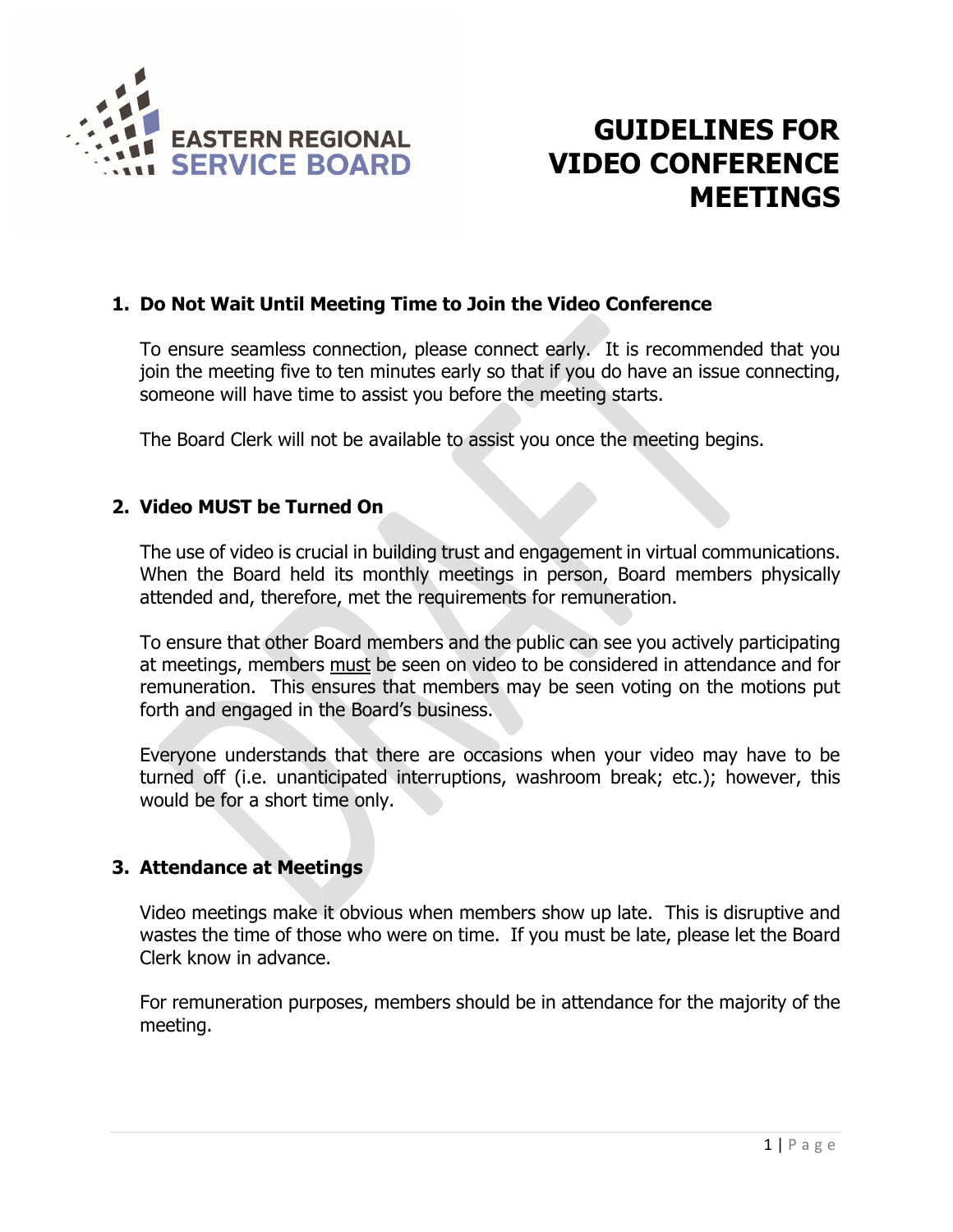### **4. Set Up Your Space at Home**

If you can, find a private place to participate in video conference meetings. This will ensure as few disruptions as possible. Set up your device/camera so that it has a clear, unobstructed view of you.

In addition, be mindful that you have a professional work-appropriate background. We want the focus to be on the meeting content, not your background.

You should attend the meeting from a quiet area that has minimal background noise, interruptions and movement.

## **5. Use the Mute Feature Unless You Are Speaking**

Please use the mute feature unless you are speaking. Your microphone can pick up a lot of background noise, so muting allows others on the call to easily hear who's speaking.

## **6. Signal by Raising Your Hand When You Want to Speak**

During video conferences it may be difficult to know when to speak. To avoid more than one person speaking at a time, anyone wanting to ask a question or make a comment should signal by raising your hand and keeping it raised until the Chairperson acknowledges you by name. Once your name is called, please un-mute and proceed. Members may choose to use the "Raise Hand" feature in Zoom instead.

## **7. Stay Seated and Focused**

Be attentive and engaged during the meeting. As tempting as it may be, please try not to do other work, read articles, check your phone for messages, etc.

Please keep in mind that you are more visible on video calls than in offline meetings as a close-up of everyone's face is displayed. Always be mindful that you are on camera and being broadcast live on the internet.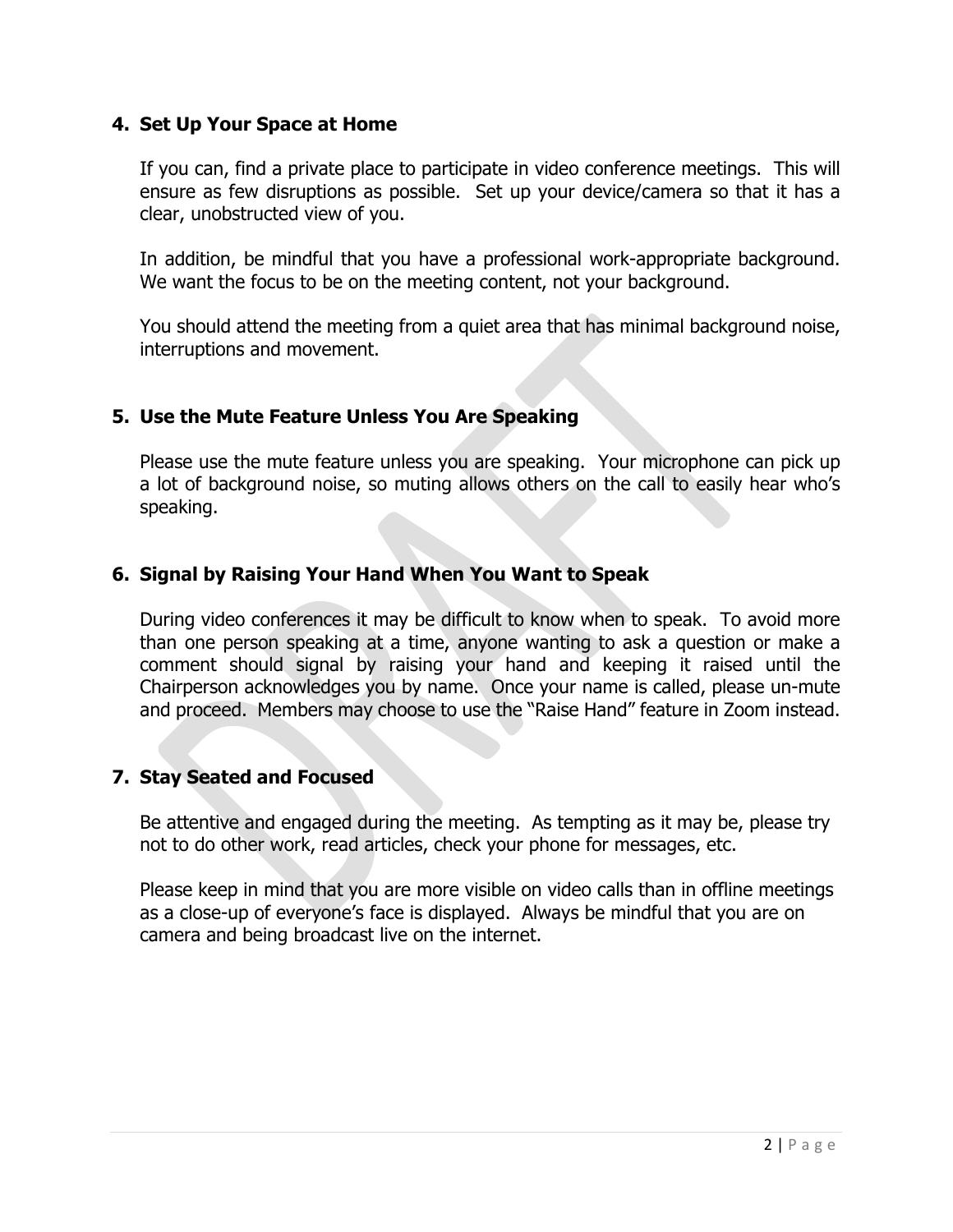

Government of Newfoundland and Labrador Department of Municipal and Provincial Affairs Office of the Minister

MAR 0 4 2022 2003 43-02

Harold Mullowney, Chairperson Eastern Waste Management 255 Majors Path Suite 3 St. John's. NL AIA 0L5

Dear Mr. Mullowney

#### Re: Special Assistance Grant, Project #17-SAG-22-124

I am pleased to inform you that the Department of Municipal and Provincial Affairs has approved a Special Assistance Grant for \$80,000.00 to assist with continuing of the Regional Water/Wastewater Operator Pilot Program in 2022-2023.

A payment in the amount of \$80,000 will be requisitioned with the Department of Finance and will be forwarded to your organization. Funds are repayable to government if not used in accordance with the purpose for which these funds have been approved.

Sincerely,

HON. KRISTA LYNN HOWELL, MHA District of St. Barbe - L'Anse aux Meadows Minister

cc: Mr. Bren Hanlon, Assistant Deputy Minister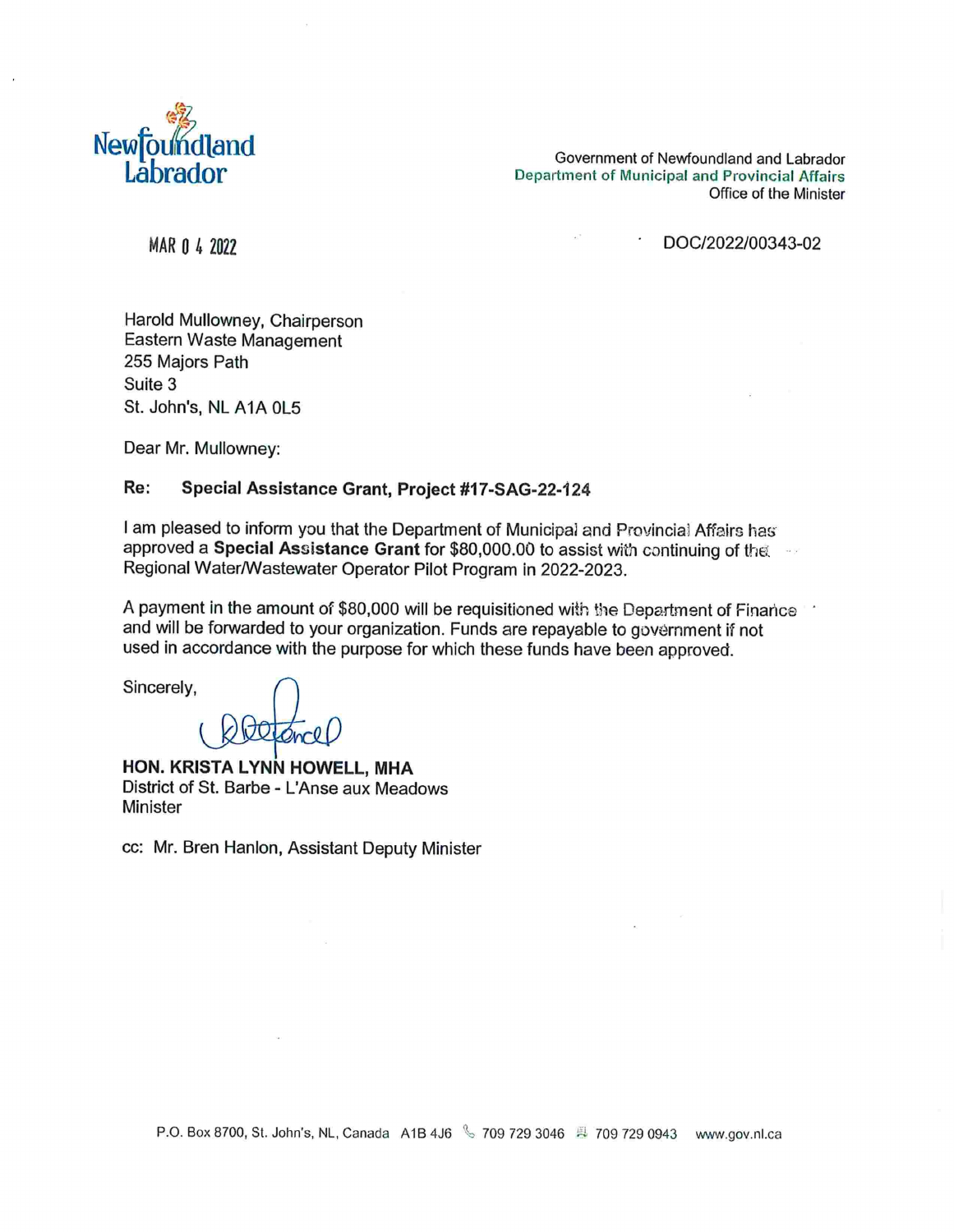**From:** Releases, News <news@gov.nl.ca> **Sent:** March 22, 2022 2:21 PM **To:** Releases, News <news@gov.nl.ca> **Subject:** NLIS 2 - Investment to Support Water Operators and Systems Throughout Province

NLIS 2 **Municipal and Provincial Affairs Environment and Climate Change** March 22, 2022

# **Investment to Support Water Operators and Systems Throughout Province**

Today, the Honourable Krista Lynn Howell, Minister of Municipal and Provincial Affairs and the Honourable Bernard Davis, Minister of Environment and Climate Change, announced \$240,000 to support the Regional Water and Wastewater Operator Program in Newfoundland and Labrador.

The program is focused on building local capacity and knowledge for the delivery of water services. Under the program, regional operators work with communities to address challenges associated with operating and monitoring modern drinking water and wastewater systems.

There are currently three regional water operators working in 56 communities across the province. The Regional Water and Wastewater Operator Program was initiated in 2015 as part of a Community Sustainability Partnership and was expanded in 2017 to include more communities. The program is delivered by the Eastern, Central, and Western Regional Service Boards.

## **Quotes**

"The work of regional water operators is a tremendous asset for many rural communities throughout the province. They help build capacity and knowledge within the participating communities on the operation and maintenance of their water and wastewater systems. The program is an excellent example of how a regional approach, something we can expand upon under regionalization, can benefit small, rural communities."

Honourable Krista Lynn Howell

Minister of Municipal and Provincial Affairs